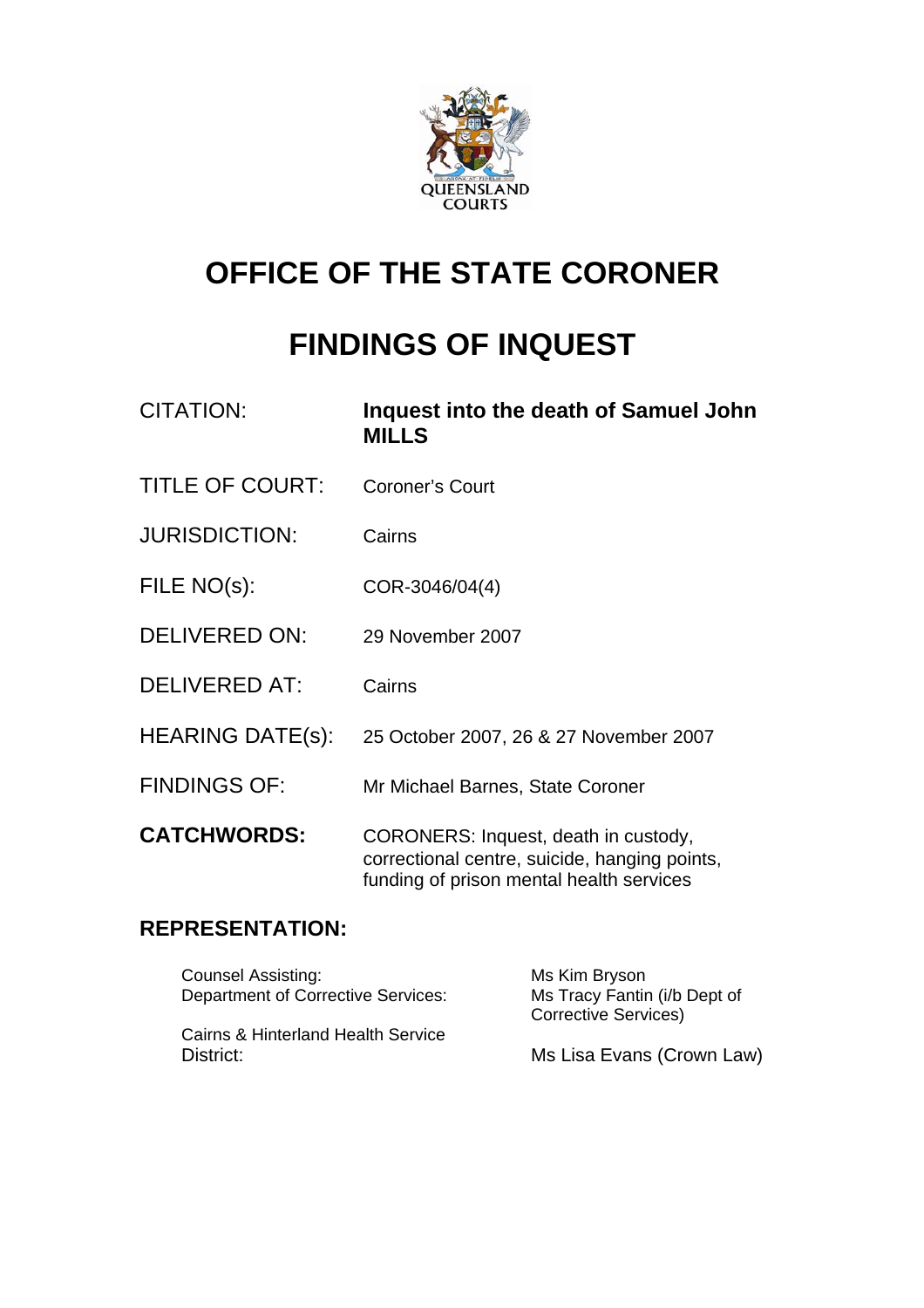#### Table of Contents

| The admissibility of evidence and the standard of proof3                |  |
|-------------------------------------------------------------------------|--|
|                                                                         |  |
|                                                                         |  |
|                                                                         |  |
|                                                                         |  |
|                                                                         |  |
|                                                                         |  |
|                                                                         |  |
| The Management of Mr Mills at the Lotus Glen Correctional Centre 10     |  |
|                                                                         |  |
|                                                                         |  |
|                                                                         |  |
|                                                                         |  |
|                                                                         |  |
|                                                                         |  |
|                                                                         |  |
|                                                                         |  |
|                                                                         |  |
|                                                                         |  |
| The management of Mr Mills by LGCC mental health staff16                |  |
| Recommendation 1 - Audit of paper files for "at risk" information  18   |  |
|                                                                         |  |
|                                                                         |  |
|                                                                         |  |
| Recommendation 3 - Review of funding for Cairns forensic psychiatrist20 |  |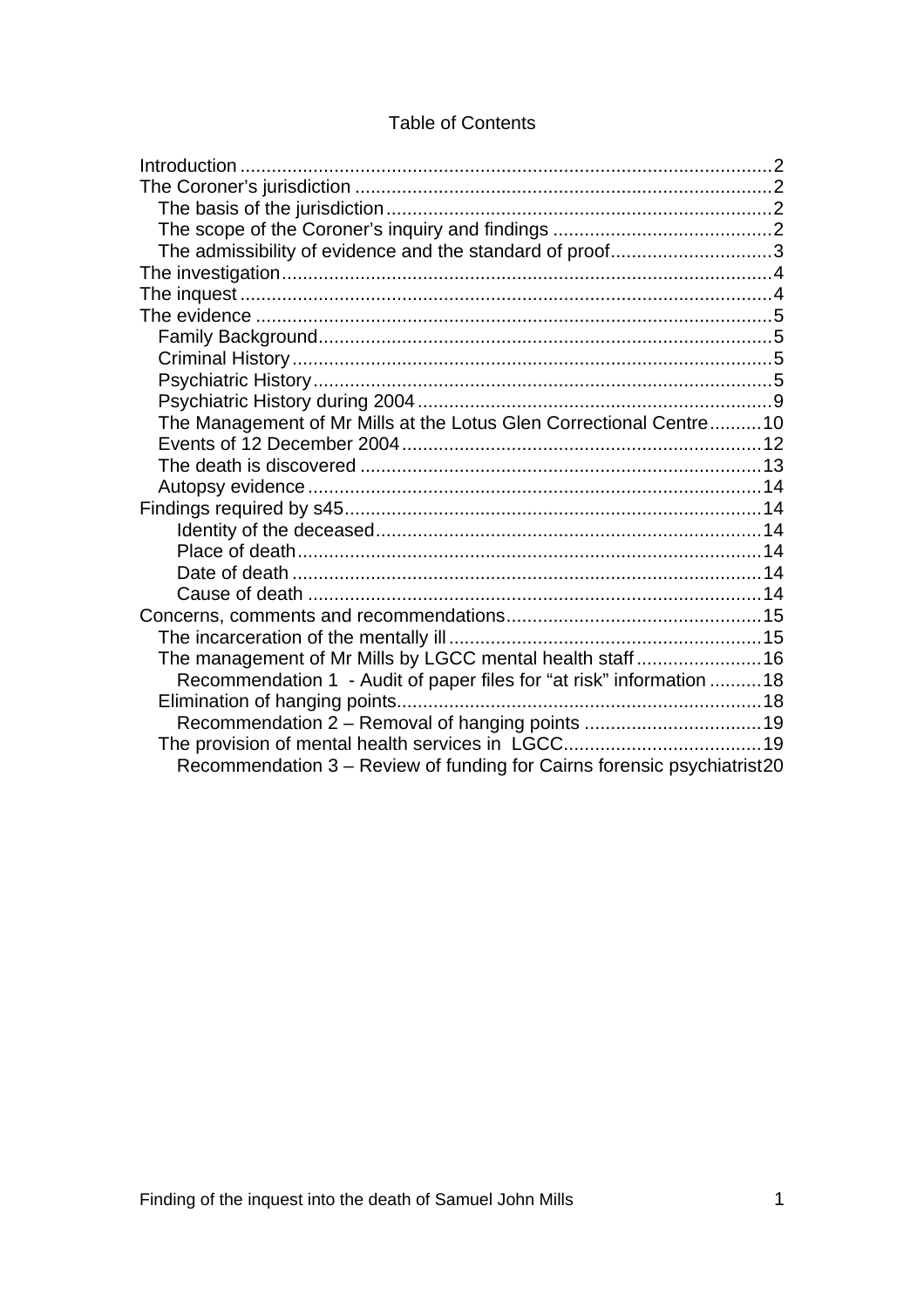<span id="page-2-0"></span>The *Coroners Act 2003* provides in s45 that when an inquest is held into a death in custody, the coroner's written findings must be given to the family of the person who died, to each of the persons or organisations granted leave to appear at the inquest and to various officials with responsibility for the justice system. These are my findings in relation to the death of Samuel John Mills. They will be distributed in accordance with the requirements of the Act and placed on the website of the Office of the State Coroner.

## **Introduction**

At the time of his death on 12 December 2004, Samuel John Mills was an inmate at the Lotus Glen Correctional Centre (LGCC). When he was discovered hanging in the medical ward, he was not able to be revived. He was only 31 years of age but had struggled with schizophrenia all of his adult life.

These findings seek to explain how the death occurred and consider whether any changes to the policies and/or procedures of the Department of Corrective Services and/or Queensland Health would reduce the likelihood of similar deaths occurring in future or otherwise improve public health and safety.

## **The Coroner's jurisdiction**

Before turning to the evidence, I will say something about the nature of the coronial jurisdiction.

#### *The basis of the jurisdiction*

At the time of his death, Mr Mills was in the custody of the Department of Corrective Services under the *Corrective Services Act 2000*. As such, his death was a "*death in custody"*<sup>[1](#page-2-1)</sup> within the terms of the Act and accordingly, was reported to me for investigation and inquest.<sup>[2](#page-2-2)</sup>

### *The scope of the Coroner's inquiry and findings*

A coroner has jurisdiction to inquire into the cause and the circumstances of a reportable death. If possible he/she is required to find:-

- $\bullet$  whether a death in fact happened:
- $\bullet$  the identity of the deceased;
- when, where and how the death occurred; and
- what caused the person to die.

There has been considerable litigation concerning the extent of a coroner's jurisdiction to inquire into the circumstances of a death. The authorities clearly establish that the scope of an inquest goes beyond merely establishing the medical cause of death.

l <sup>1</sup> Refer s10

<span id="page-2-2"></span><span id="page-2-1"></span><sup>2</sup> Section 8(3) defines "*reportable death*" to include deaths in custody and s 7(2) requires that such deaths be reported to the State Corner or Deputy State Coroner. Section 27 requires an inquest be held in relation to all deaths in custody.

Finding of the inquest into the death of Samuel John Mills 2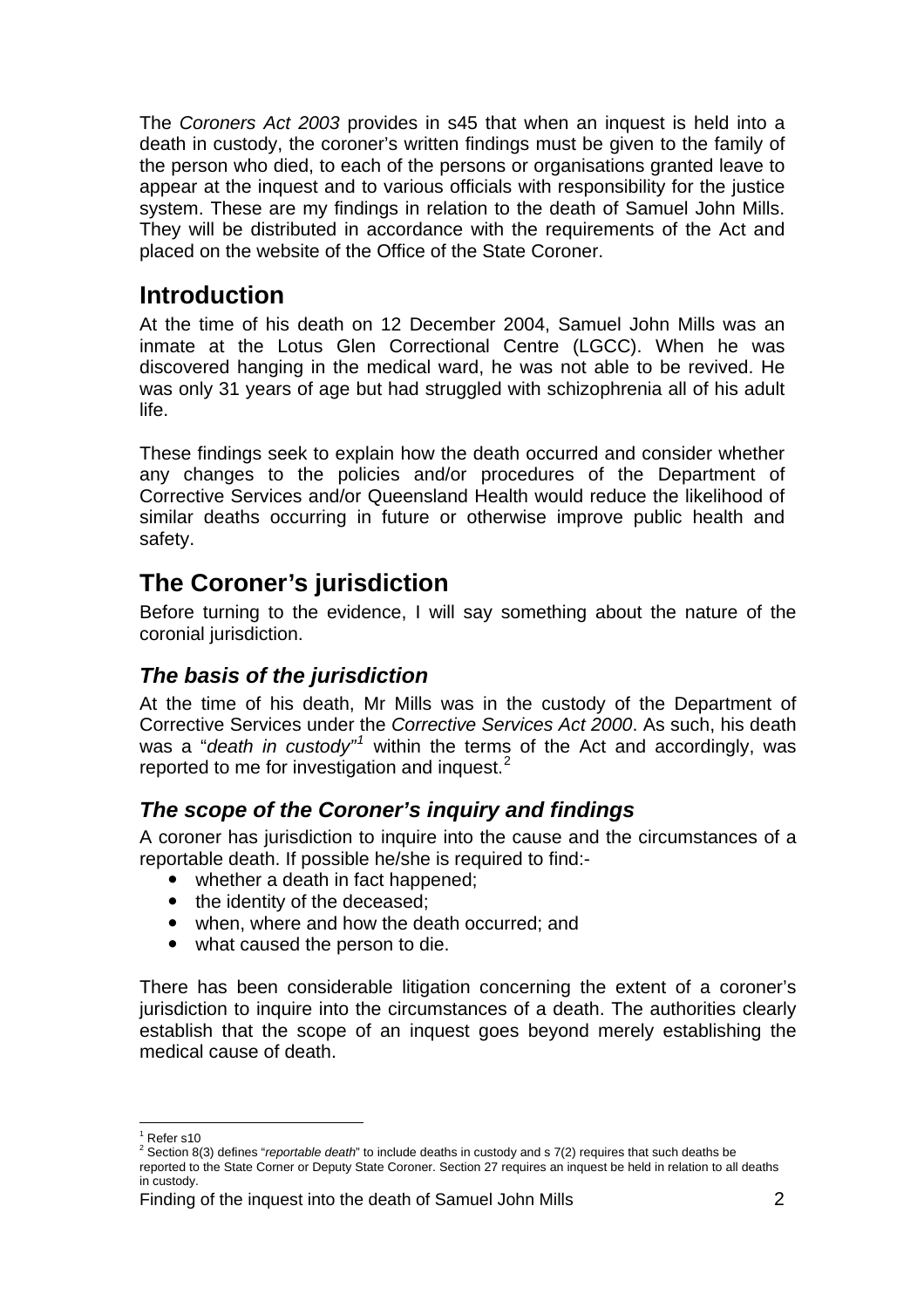<span id="page-3-0"></span>An inquest is not a trial between opposing parties but an inquiry into the death. In a leading English case it was described in this way:-

*It is an inquisitorial process, a process of investigation quite unlike a criminal trial where the prosecutor accuses and the accused defends… The function of an inquest is to seek out and record as many of the facts concerning the death as the public interest requires.* [3](#page-3-1)

The focus is on discovering what happened, not on ascribing guilt, attributing blame or apportioning liability. The purpose is to inform the family and the public of how the death occurred with a view to reducing the likelihood of similar deaths. As a result, the Act authorises a coroner to make preventive recommendations concerning public health or safety, the administration of justice or ways to prevent deaths from happening in similar circumstances in future.<sup>[4](#page-3-2)</sup> However, a coroner must not include in the findings or any comments or recommendations statements that a person is or maybe guilty of an offence or is or may be civilly liable for something.<sup>[5](#page-3-3)</sup>

#### *The admissibility of evidence and the standard of proof*

Proceedings in a coroner's court are not bound by the rules of evidence because section 37 of the Act provides that the court "*may inform itself in any way it considers appropriate."* That doesn't mean that any and every piece of information however unreliable will be admitted into evidence and acted upon. However, it does give a coroner greater scope to receive information that may not be admissible in other proceedings and to have regard to its provenance when determining what weight should be given to the information.

This flexibility has been explained as a consequence of an inquest being a factfinding exercise rather than a means of apportioning guilt: an inquiry rather than a trial. $^{\rm 6}$  $^{\rm 6}$  $^{\rm 6}$ 

A coroner should apply the civil standard of proof, namely the balance of probabilities, but the approach referred to as the *Briginshaw* sliding scale is applicable.<sup>[7](#page-3-5)</sup> This means that the more significant the issue to be determined, the more serious an allegation or the more inherently unlikely an occurrence, the clearer and more persuasive the evidence needed for the trier of fact to be sufficiently satisfied that it has been proven to the civil standard. $8$ 

It is also clear that a Coroner is obliged to comply with the rules of natural justice and to act judicially $9$ . This means that no findings adverse to the interest of any party may be made without that party first being given a right to be heard

l

Finding of the inquest into the death of Samuel John Mills 3

<span id="page-3-1"></span><sup>3</sup> *R v South London Coroner; ex parte Thompson* (1982) 126 S.J. 625 4 s46

<span id="page-3-3"></span><span id="page-3-2"></span> $5$  s45(5) and 46(3)

<span id="page-3-5"></span><span id="page-3-4"></span><sup>6</sup> *R v South London Coroner; ex parte Thompson* per Lord Lane CJ, (1982) 126 S.J. 625 7 *Anderson v Blashki* [1993] 2 VR 89 at 96 per Gobbo J 8 Briginshaw v Briginshaw (1938) 60 CLR 336 at 361 per Sir Owen Dixon J

<span id="page-3-7"></span><span id="page-3-6"></span><sup>9</sup> *Harmsworth v State Coroner* [1989] VR 989 at 994 and see a useful discussion of the issue in Freckelton I.,

<sup>&</sup>quot;Inquest Law" in *The inquest handbook*, Selby H., Federation Press, 1998 at 13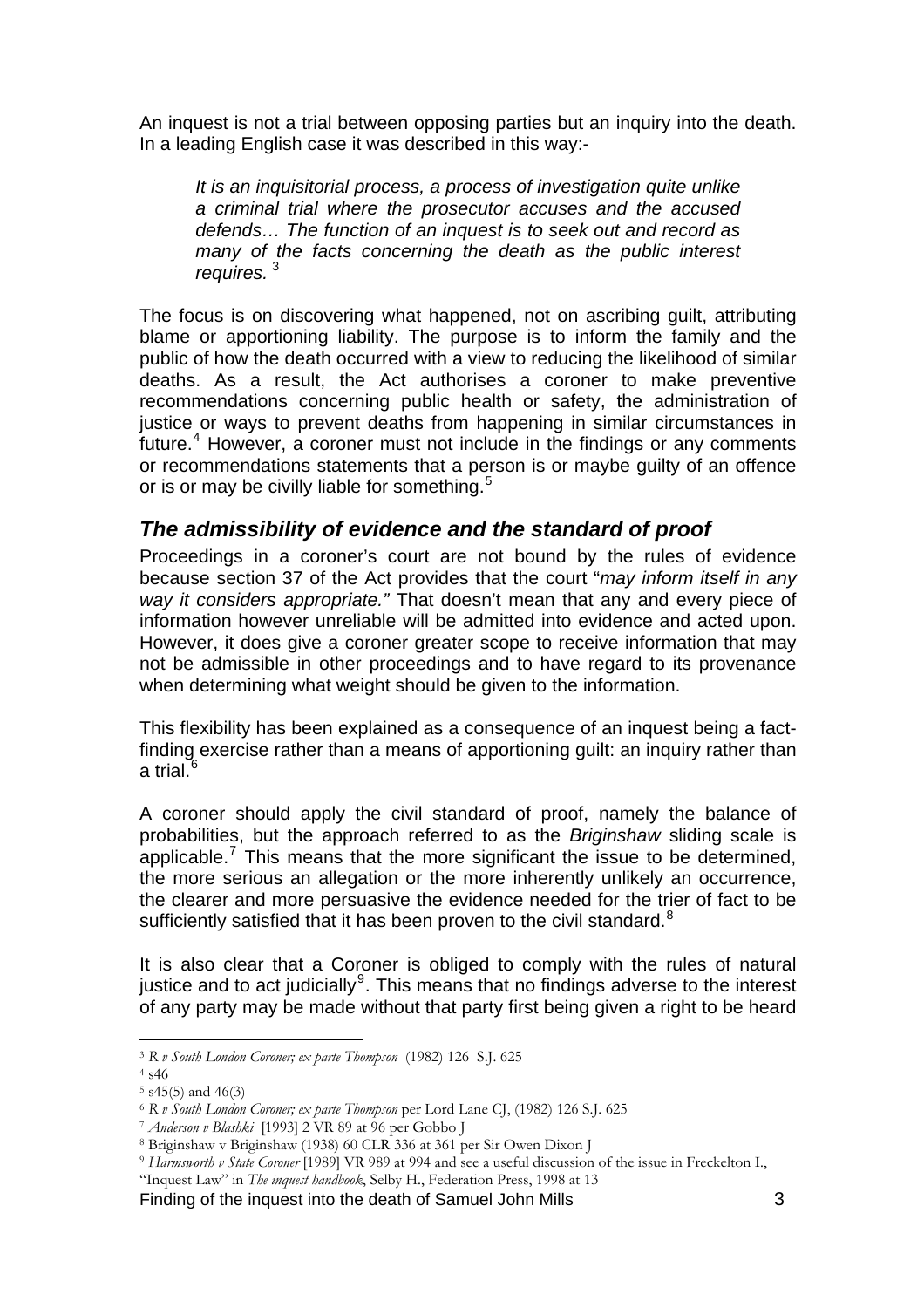<span id="page-4-0"></span>in opposition to that finding. As *Annetts v McCann[10](#page-4-1)* makes clear that includes being given an opportunity to make submissions against findings that might be damaging to the reputation of any individual or organisation.

## **The investigation**

I will now say something about the investigation of Mr Mills' death.

At approximately 4.20pm, police from the Mareeba District Criminal Investigation Branch attended Lotus Glen Correctional Centre. The conduct of the investigation was then handed over to police officers from the Corrective Services Investigation Unit (CSIU), a specialist squad within the Queensland Police Service (the QPS) that investigates incidents within correctional centres.

Four detectives from the CSIU attended the medical ward of the Lotus Glen Correctional Centre. They were responsible for co-ordinating the scenes of crime officers who came to the prison, arranging for the medical ward and surrounding areas to be photographed and interviewing relevant witnesses.

A post mortem examination was performed by Dr Williams at the Cairns Base Hospital the next day.

The Department of Corrective Services commissioned an independent review of the circumstances surrounding the death of Mr Mills. I have had regard to their report and have been assisted by it.

As can be readily appreciated, any death in custody may raise suspicions in the minds of those close to the deceased, that he/she has met with some foul play and/or that the authorities have failed in their duty to properly care for the prisoner. It is therefore essential even when a death appears at the outset not to be suspicious, the investigation is thorough and rigorous. I am satisfied that as a result of the contribution made by the various bodies which inquired into this case, including the evidence obtained at inquest, the circumstances of the death have been sufficiently scrutinised to enable me to make findings on all relevant issues.

## **The inquest**

A pre-hearing conference was held in Brisbane on 25 October 2007. Ms Bryson was appointed Counsel Assisting. Leave to appear was granted to the Department of Corrective Services and Queensland Health. The family of Mr Mills was not separately represented, however they consulted with those assisting me before and throughout the inquest.

The inquest proceeded over two days commencing on 26 November 2007. Fourteen witnesses gave evidence and 120 exhibits were tendered. I was greatly assisted by the submissions made by the legal representatives of those granted leave to appear. I would also like to acknowledge the refreshing

l 10 (1990) 65 ALJR 167 at 168

<span id="page-4-1"></span>Finding of the inquest into the death of Samuel John Mills 4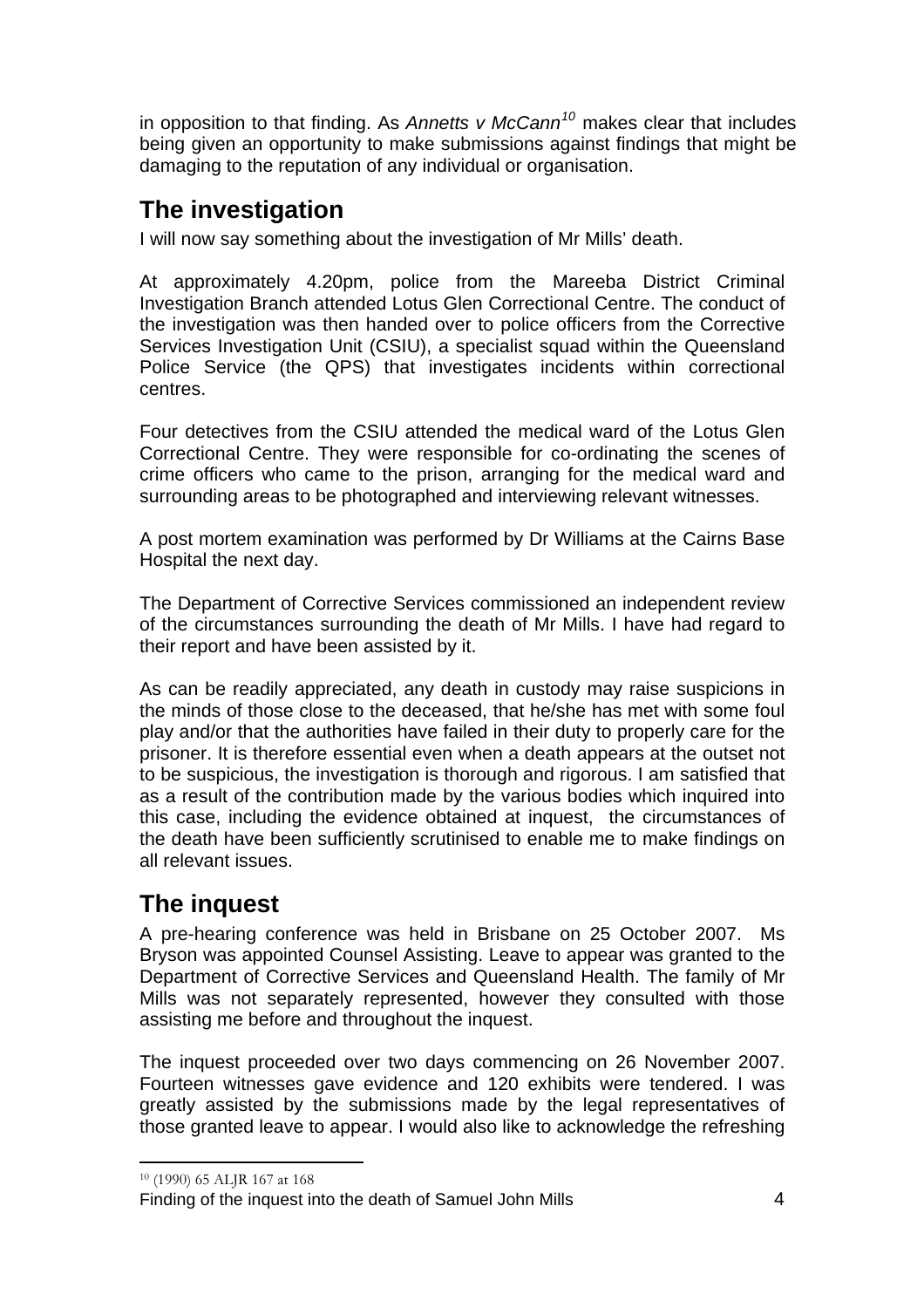<span id="page-5-0"></span>candour of the parties who participated in this inquest. It seemed to me that the departments concerned were prepared to acknowledge some shortcomings of service delivery and exhibited a willingness to explore avenues for improvement. Not only is that in the public interest, I am sure it assisted the family of Mr Mills to know that the responsible agencies are seeking to reduce the likelihood of similar deaths.

I take this opportunity to express my condolences to his mother, brother and other siblings. I am sure that on occasions Mr Mills' illness was very distressing for those close to him and I expect they often feared his turbulent life would have a sad end.

## **The evidence**

I turn now to the evidence. Of course I can not summarise all of the information contained in the exhibits and transcript but I consider it appropriate to record in these reasons the evidence I believe is necessary to understand the findings I have made.

## *Family Background*

 Mr Mills was born in Sydney, New South Wales on 12 July 1973. He had three siblings, two younger brothers and one younger sister. Mr Mills had a love of sports and was a good musician.

Suzanne Hawke, Mr Mills' mother, says her son had a problem with cannabis from an early age. She first took him to a psychiatrist when he was about 12 years old however no formal diagnosis was made at that time. He began to get in trouble with the police soon after and at the age of 15 he ran away from home.

## *Criminal History*

Mr Mills had criminal convictions in both New South Wales and Queensland. His offending in New South Wales commenced in 1989 at a time when he was 15 years of age. In both Queensland and New South Wales, Mr Mills' offending behaviour predominantly related to vagrancy and dishonesty offences. He has been sentenced to periods of imprisonment in New South Wales and has spent time in custody in Queensland as a remand prisoner. At the time of his death, Mr Mills was on remand for a number of vagrancy and street type offences having been refused bail in the Cairns Magistrates Court on 1 October 2004.

## *Psychiatric History*

Finding of the inquest into the death of Samuel John Mills **5** I have set out below in some detail a summary of the numerous admissions and outpatient treatments accessed by Mr Mills during the 10 years preceding his death. During that time he was an inpatient on 21 occasions in eight institutions. I detail the contact with mental health services for a number of reasons. First, I understand that his family lost contact with him for substantial periods and it may be of interest for them to know the extent to which attempts were made by the responsible agencies to assist Samuel. Second, it demonstrates the difficulty faced by schizophrenia sufferers and those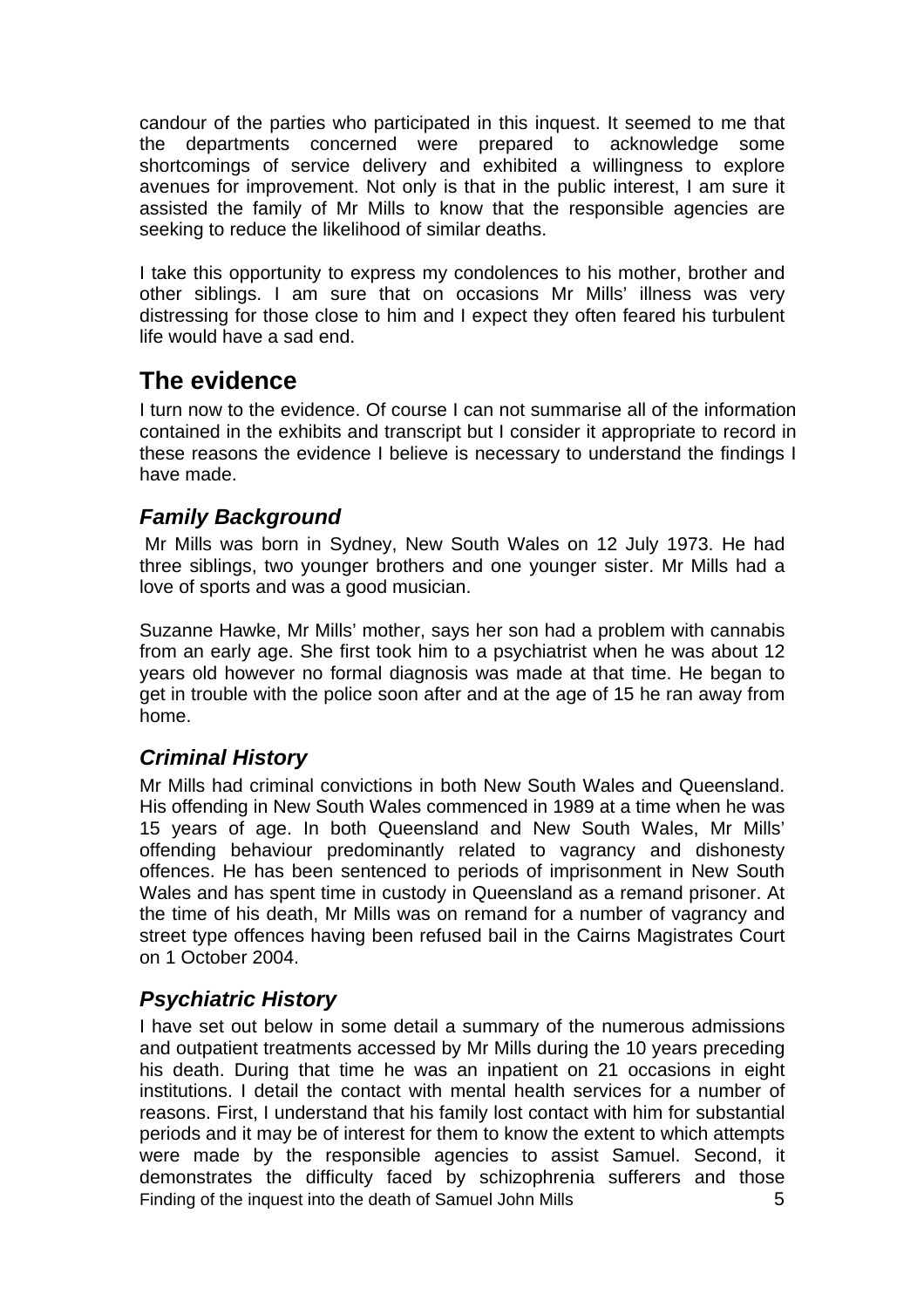seeking to assist them. It is clear from the summary that Mr Mills' insight into his condition fluctuated; at times he actively sought treatment while on other occasions he absconded from places where he was being given it. Even though no long term "cure" was ever achieved, it is not the case that he was denied treatment or his condition ignored.

He first presented to the Prince of Wales Hospital in New South Wales on 12 November 1993. At this time, he was diagnosed as suffering from a drug induced psychosis and was admitted for a period of two weeks and prescribed Melleril.<sup>[11](#page-6-0)</sup> He was readmitted a couple of weeks later having overdosed on his prescription medication. He admitted to staff that his overdose was not accidental.

Mr Mills was subsequently admitted to hospital in New South Wales on three occasions in the next two years. On each occasion he was kept as an inpatient for a week or two until his psychosis was stabilised with antipsychotic drugs.

His treatment in the Queensland mental health system commenced in September 1997 at the Toowoomba Base Hospital. Mr Mills was diagnosed with chronic schizophrenia and was prescribed Flupenthixol Deaconate.<sup>[12](#page-6-1)</sup> Later that month, Mr Mills presented to the Nambour Hospital where he was admitted for a period of two weeks. At this time, he was prescribed Haloperidol.[13](#page-6-2) Some eight days after discharge he again presented to the Toowoomba Hospital requesting admission. He was admitted to the Baillee Henderson Unit of the Toowoomba Hospital for a period of five days.

During 1998, Mr Mills had extensive contact with mental health services in Toowoomba, Townsville, Cairns and Tully. For example, in January 1998, he was admitted to the Toowoomba Hospital after experiencing an acute relapse of chronic schizophrenia. He was again prescribed Flupenthixol Deaconate which is often prescribed to patients who are non-compliant with medication. After seven days, he was discharged and referred to the community mental health service for follow up.

On 15 February 1998, Mr Mills was again admitted to the Townsville Hospital suffering an exacerbation of his psychiatric symptoms. He spent approximately one month in hospital and was treated with the antipsychotic medication Zuclopenthixol Decanoate. At this time, Mr Mills became a regulated patient under the Mental Health Act as he was assessed as presenting a danger to himself.

Finding of the inquest into the death of Samuel John Mills 6

l

<span id="page-6-0"></span> $11$  Melleril was one of the first antipsychotic therapies available for the controlling of severe symptoms of schizophrenia. The production of Melleril was discontinued worldwide in June 2005 as it was superseded by improved schizophrenia medications. 12 This is a typical or classical antipsychotic medication prescribed in the treatment of

<span id="page-6-2"></span><span id="page-6-1"></span>schizophrenia administered intravenously. It is usually required to be taken every 2-3 weeks.<br><sup>13</sup> Haloperidol is from the same family of antipsychotic medication as flupenthixol deaconate and is also administered intravenously.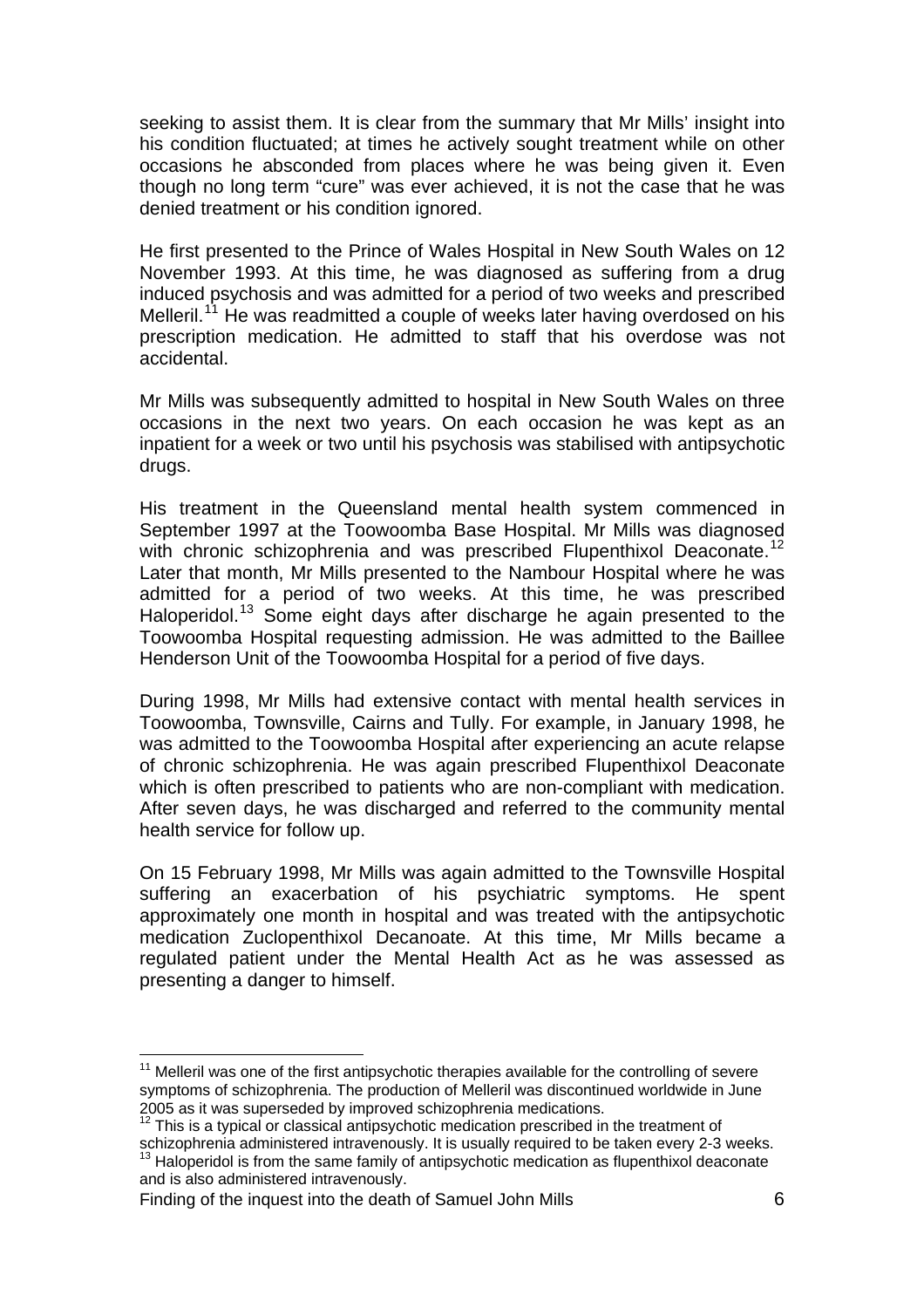On 19 April 1998, Mr Mills attended the Accident and Emergency Department of the Cairns Hospital. He presented in a paranoid state, his appearance was dishevelled and he was delusional. A decision was made by the treating team that an order should be obtained to detain Mr Mills in the hospital.

Over the next few months, Mr Mills continued to abscond from the Cairns Hospital and would be returned by police. In September 1998, he was arrested in Innisfail in relation to vagrancy offences and a charge of going armed in public to cause fear and was remanded in custody to the Lotus Glen Correctional Centre (LGCC). During his time on remand, Mr Mills was seen by Dr Paul Trott, a consultant psychiatrist. Dr Trott assessed Mr Mills to be acutely psychotic and arrangements were made for him to be transferred from the LGCC to the High Dependency Unit of the Cairns Hospital on 30 September 1998.

It immerged during the course of the inquest that during this period of custody at the LGCC, Mr Mills was assessed as a high risk inmate and was placed on stringent observation conditions. It appears records relating to this period of time were not kept on Mr Mills' correctional file and as a result this information was not available to staff responsible for Mr Mills' welfare in 2004.

Following his transfer to the High Dependency Unit of the Cairns Hospital, Mr Mills was commenced on a trial of Clozapine. He was classified as a regulated patient under the Mental Health Act as it was felt he could not give consent for treatment. On 5 October 1998, Mr Mills absconded from the hospital but presented to the Tully Hospital four days later requesting that he be readmitted to Cairns.

Mr Mills remained a patient in the High Dependency Unit until 14 October 1998 when he absconded again during escorted leave. He was subsequently returned to the LGCC on 21 October 1998 and was then transferred back to the High Dependency Unit at Cairns Hospital.

Mr Mills was transferred to the Townsville Hospital on 13 November 1998 following a recommendation from Dr Bayley, a Consultant Psychiatrist in Cairns that he required a prolonged admission to a long stay psychiatric facility. He subsequently absconded on 30 December 1998 while on escorted leave.

On 6 January 1999, Mr Mills was arrested in relation to unpaid fines and was required to spend a total of 27 days in custody. He was imprisoned at the Rockhampton Correctional Centre. Upon being received into custody, an intake assessment was conducted which deemed Mr Mills an "at risk" prisoner. The basis of this assessment was that he presented with extensive scarring from self inflicted wounds and that his thought processes were disordered. Further, during the intake process, Mr Mills disclosed he had previously been treated at the Cairns Hospital and accordingly, the relevant medical records were obtained from Cairns.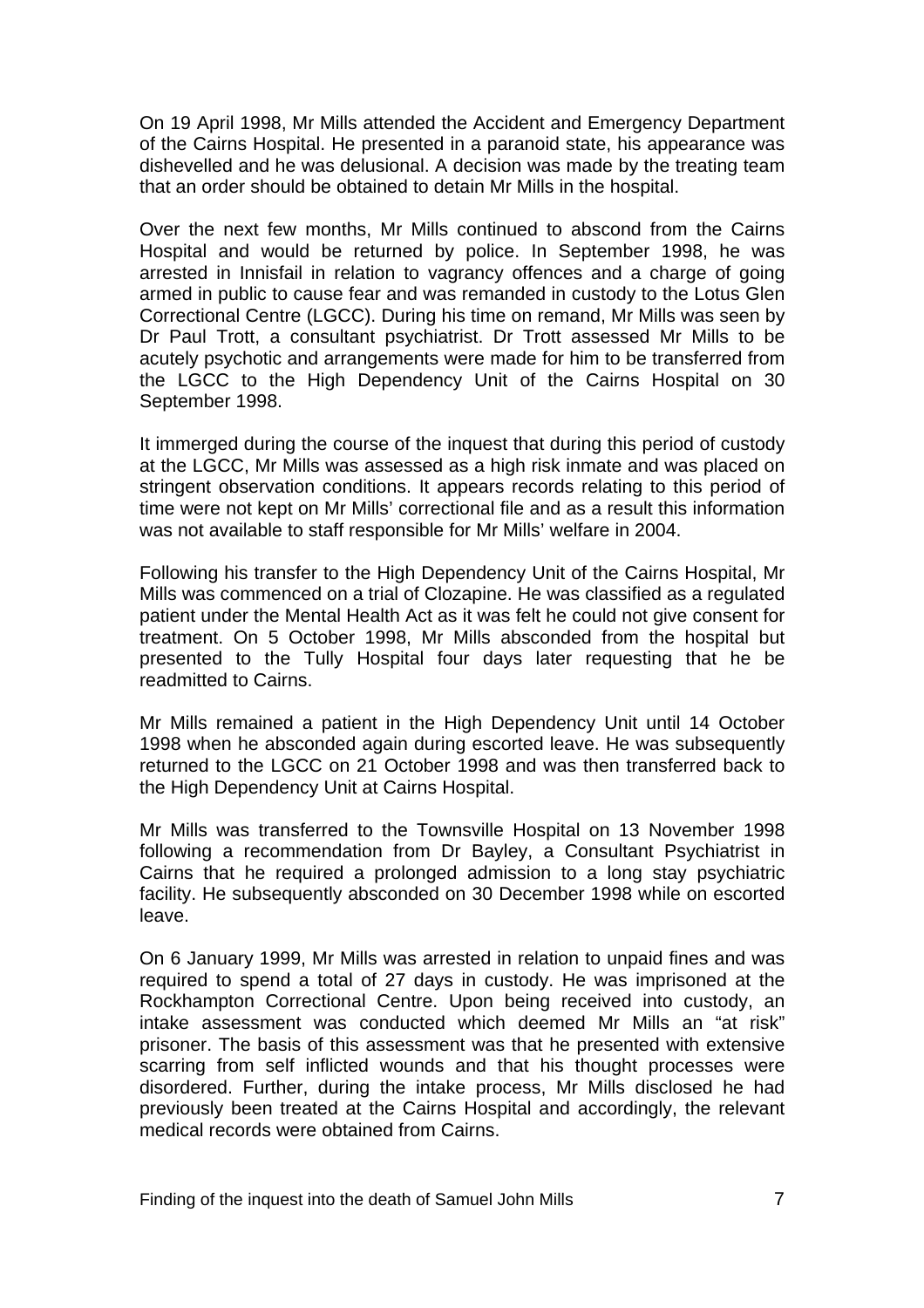Mr Mills was referred to a psychologist who recommended he be the subject of one hour visual observations which commenced immediately. It was found that Mr Mills was psychotic and in need of urgent psychiatric care. The records indicate he was prescribed Rispiridone, Olanzapine and Largactil.

It appears this information was available to staff at LGCC during the time Mr Mills spent in custody in 2004 as the medical records for the Lotus Glen Correctional Centre contain copies of the progress notes and immediate needs assessment conducted in 1999 at Rockhampton. However, it clearly did not come to the attention of the relevant health care professionals, and therefore was not considered as part the numerous assessments undertaken during that period.

He was admitted to the Cairns Hospital for continued treatment on 23 February 1999 and was in turn returned to the Townsville Hospital on 25 February 1999.

On 8 April 1999, with respect to Mr Mills' outstanding criminal charges from Innisfail, the Mental Health Court found that he was of unsound mind at the time he committed the offences and that he was unfit for trial. Accordingly, a forensic order<sup>[14](#page-8-0)</sup> was made and he was detained in hospital.

It seems Mr Mills progressed considerably during his hospitalisation. He continued to be trialled on Clozapine and via a structured community reintegration program, he was reclassified as a full time outpatient in April 2001.

Throughout 2002 and 2003, Mr Mills continued to be under the care of the Cairns Community Mental Heath Service and his forensic order was periodically reviewed and confirmed. His prescription of Clozepine continued, he appeared to be compliant with his medication and his mental state was somewhat stable. He continued to be managed by his case worker, Mr Bonome and would regularly attend the day program offered at the Cairns Community Mental Health Service.

Mr Bonome became Mr Mills' case worker in June 2003. During 2001 and 2002, Mr Bonome also had contact with Mr Mills' via the Community Mental Health Service in Innisfail.

However, in December 2003 Mr Mills became unstable and non compliant with his medication. He was brought to the Emergency Department of the Cairns Hospital by ambulance. He presented in a drowsy state with slurred speech. The medical records indicate that Mr Mills was not taking his medication as required. For example, it seems he had not taken his medication for a few days but then took an excessive dose. Mr Mills was discharged and was to be followed up by the Community Mental Health Service.

l

<sup>&</sup>lt;sup>14</sup> pursuant to s 36 of the Mental Health Court Act

<span id="page-8-0"></span>Finding of the inquest into the death of Samuel John Mills **8** 8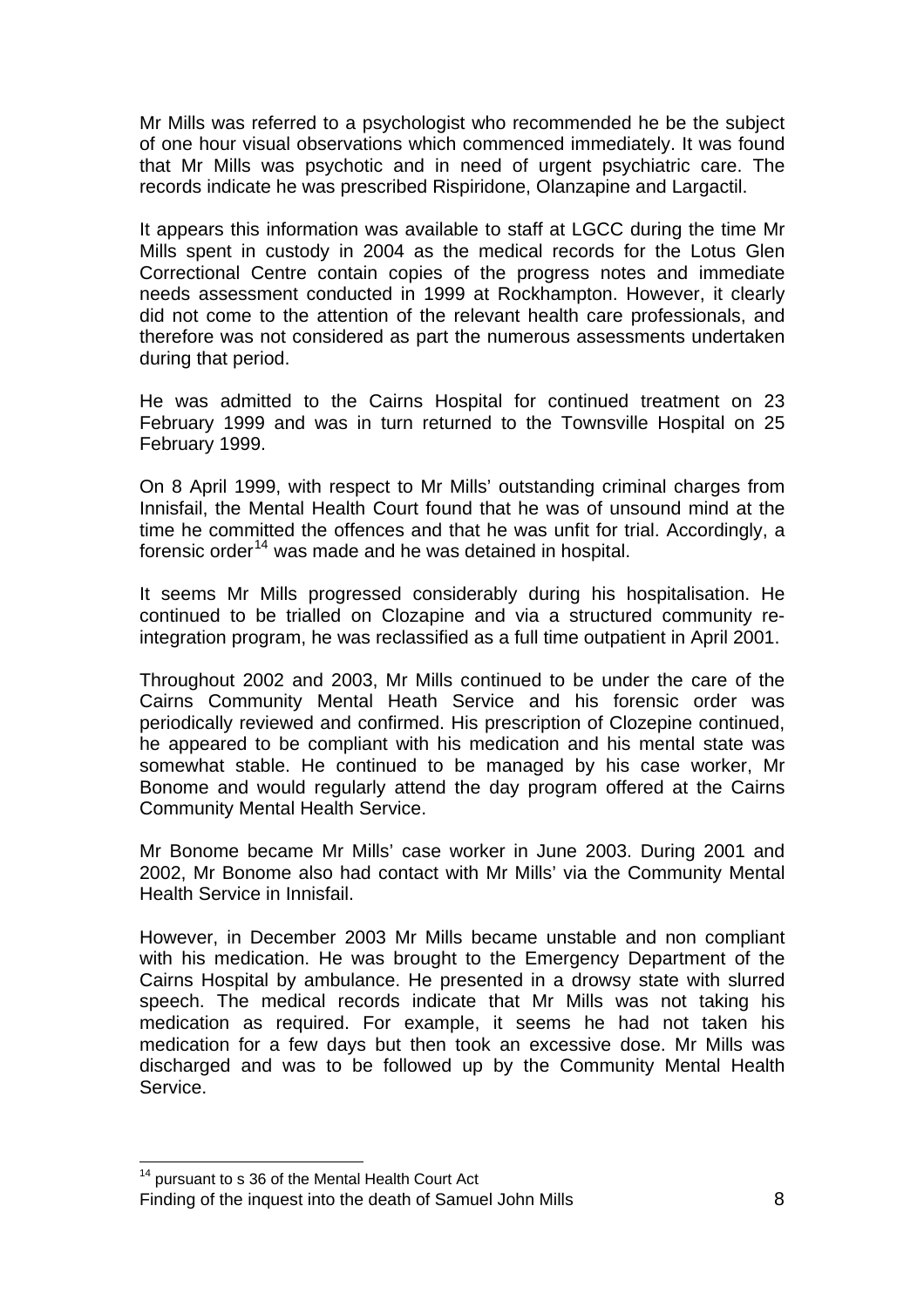#### <span id="page-9-0"></span>*Psychiatric History during 2004*

On 5 January 2004, Mr Mills failed to attend at the Cairns Community Mental Health Service to receive his medication; a condition of his forensic order. Accordingly, having regard to his status as a forensic patient, the relevant authority was obtained to allow the police to apprehend Mr Mills and return him to hospital. This occurred on 7 January 2004 and he was admitted to the High Dependency Unit of the Cairns Hospital.

Mr Bonome, Mr Mills' case worker, recalled that when he saw him in the High Dependency Unit on 8 January 2004, he was obviously "*very sick*" and suffering from delusions. On 12 January 2004 during a review of his forensic order, the Mental Health Review Tribunal confirmed the existing order however revoked the condition allowing limited community treatment. The effect of this new order was that Mr Mills was detained as an inpatient in hospital. Following a marked improvement in Mr Mills' mental state, his entitlement to limited community treatment was reinstated on 22 January 2004.

While an inpatient and because of his failure to comply with his medication requirements, his treating team modified his medication from Clozapine to Clopixol, which is an anti-psychotic medication administered intravenously each fortnight. This treatment regime continued for some months with his dosage being increased on 7 April 2004 in response to his deteriorating mental state.

An improvement was noted in Mr Mills' presentation on 14 April 2004 however his condition continued to fluctuate. On 13 June 2004, Mr Mills attended the Cairns Police Station and requested that they "*turn their radios off*" because they were "*controlling his brain.*" He was transported to the Cairns Hospital and admitted as an inpatient until 24 June 2004. During his admission, his treating team modified his medication and changed his prescription to Haldol, a drug also administered intravenously, fortnightly.

Mr Bonome also held concerns about Mr Mills' ability to manage his own finances. It seems Mr Mills frequently spent his pension money very quickly, probably on illicit drugs, not leaving money for essential items such as food and personal items. At about this time, Mr Bonome contacted the Public Trustee on behalf of Mr Mills' seeking their assistance. Control of Mr Mills' pension funds was subsequently handed over to the Public Trustee.

On 18 July 2004, Mr Mills was located by police trespassing at the Cairns airport. The material indicates that Mr Mills jumped the fence near the domestic terminal and then walked from the domestic to the international terminal. He was spoken to by police and explained that his reason for being at the airport was that he was "*looking for work*". The circumstances of this offence were discussed with Mr Mills by Dr Woolridge in October 2004 and Dr Woolridge formed the view that Mr Mills was, at the time he committed this offence, of "*unsound mind*" in the legal sense.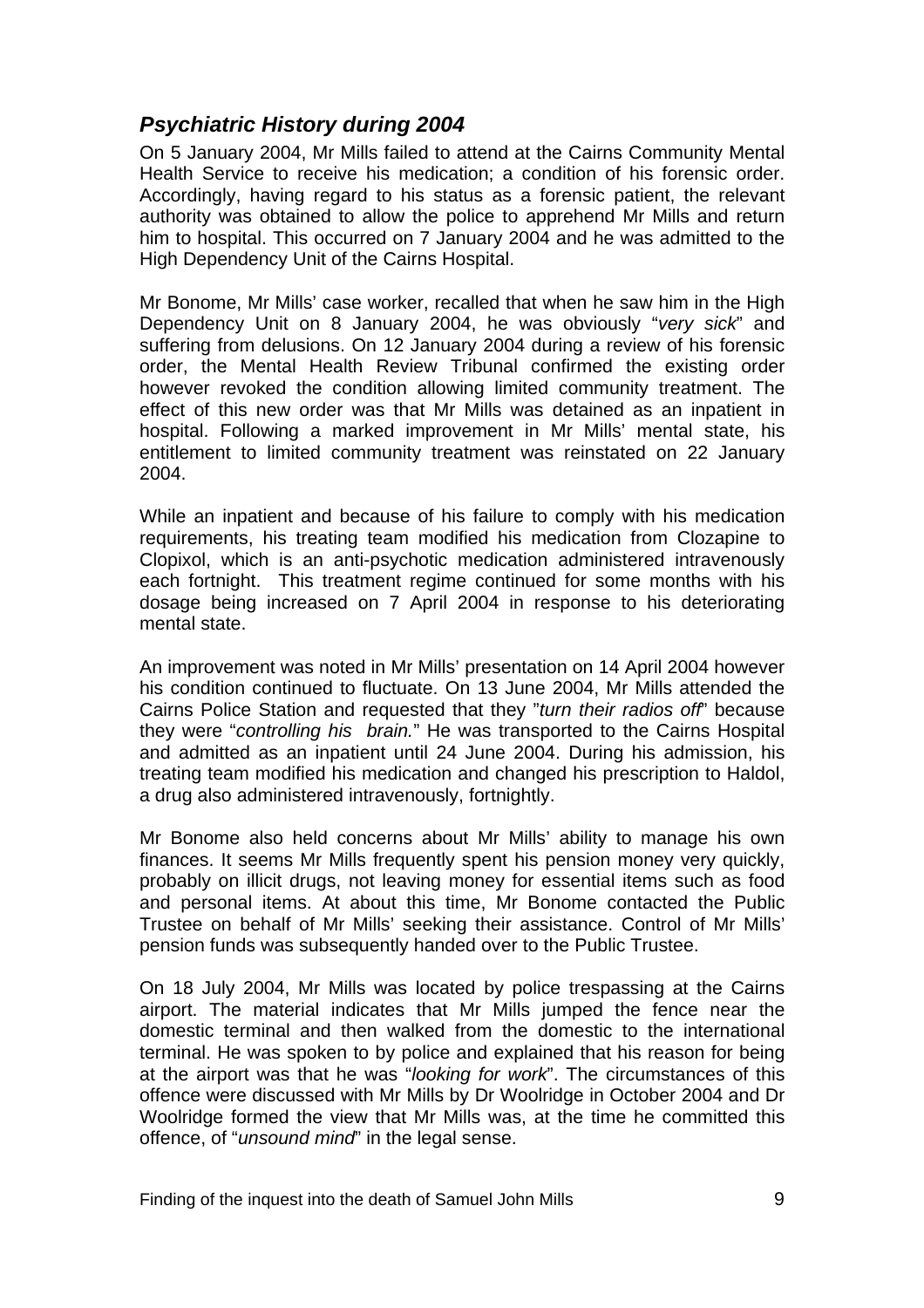<span id="page-10-0"></span>Throughout August 2004, Mr Mills continued with Haldol and it was noted that his behaviour seemed to stabilise and he was no longer suffering delusions. He remained medication compliant during this time.

Mr Bonome gave evidence that Mr Mills was a difficult patient to manage, often failing to comply with his medication regime. According to Mr Bonome, Mr Mills' did not believe he suffered a mental illness and resented being the subject of a forensic order.

On 30 September 2004, Mr Mills attended the Cairns Community Mental Health Service. While Mr Mills was socialising with other consumers, members of the Queensland Police Service attended and indicated to Mr Bonome that they wished to speak to Mr Mills. It appears from the material that Mr Mills had failed to appear in court as required on at least one occasion and was wanted in connection with three break, enter and steal offences committed at the Cairns Convention Centre.

Mr Bonome administered the medication Mr Mills was due to receive that day and advised him that the police wished to speak to him. Mr Bonome recalled that Mr Mills appeared calm and co-operative and after a short period, he accompanied police to the station.

The following day Mr Bonome contacted the watch house and was informed that Mr Mills would remain in custody until 27 October 2004. As a result, he contacted the Crisis Assessment and Treatment Team (CAAT) to advise them of Mr Mills' presence in the watch house.

On 4 October 2004, Mr Bonome was informed that Mr Mills would be transported to the LGCC that day. Accordingly, he contacted Kellie Thackeray a forensic mental health worker employed by the Tablelands Community Mental Health Service. Her principle duties were the assessment of mental health patients incarcerated in the LGCC. He provided her with background information in relation to Mr Mills' diagnosis, prognosis and medication regime. Ms Thackeray was informed that Mr Mills was next due for his Haldol injection on 12 October 2004. Progress notes and previous psychiatric reports were also provided via facsimile to Ms Thackeray. Mr Bonome had no further contact with Mr Mills

I wish to acknowledge the professional and compassionate care Mr Bonome provided to Mr Mills.

#### *The Management of Mr Mills at the Lotus Glen Correctional Centre*

On the day of his arrival at Lotus Glen, Mr Mills was assessed by Kornelia Maraczy, a registered nurse and Bill Clarke, a counsellor. He disclosed that he suffered from schizophrenia and that he had last been medicated on 28 September 2004. When questioned in relation to his mental state he did not disclose any thoughts of self harm nor did he indicate he was feeling depressed. He indicated that he was a regular user of heroin, amphetamines

Finding of the inquest into the death of Samuel John Mills 10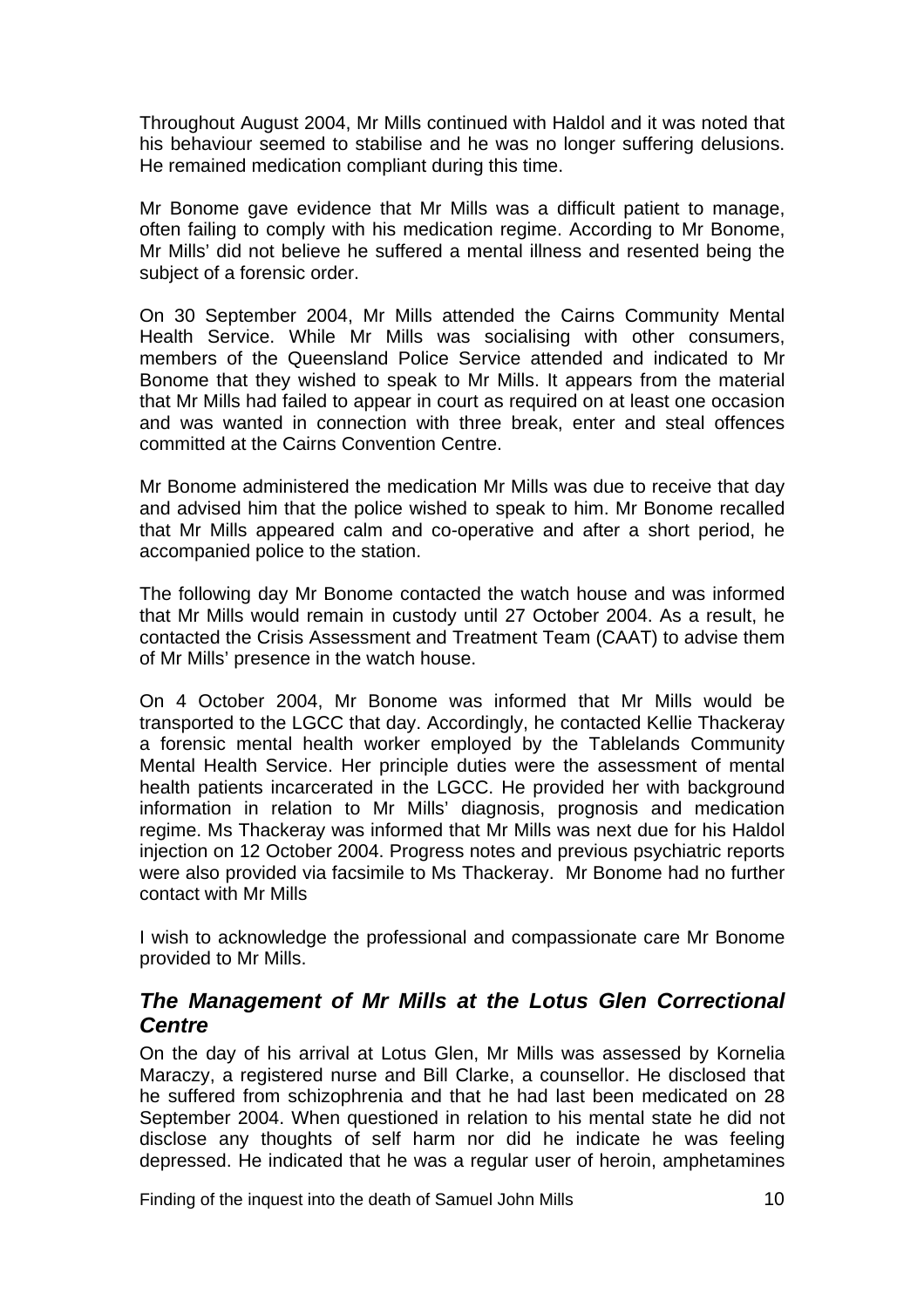and marijuana. Ms Maraczy therefore appropriately recorded that Mr Mills "*is withdrawing from opiates."* A notation in the progress notes indicates that Mr Mills stated that "*he will not harm himself whilst in LGCC*". Mr Clarke recorded that a full induction took place and that there was "*no problems*" identified but in view of his history of mental illness Mr Mills was referred for review by the visiting psychiatrist, Dr Woolridge.

This occurred the following day when Mr Mills was seen by Ms Thackeray and Dr Woolridge. The consultation was of at least one hour and Mr Mills' prescribed medication, Haldol was continued.

On 7 October 2004, Mr Mills presented to nursing staff expressing concerns that his "*psych management is not being carried out*". These concerns were referred to Ms Thackeray who advised that Mr Mills was not due for his depot medication for another week.

On 12 October 2004 Dr Woolridge also prescribed Cogentin, he presumes in response to advice that Mr Mills was suffering side affects of Haldol, namely tremors.

On 20 October 2004, Mr Mills again presented to staff advising them that he no longer needed his medication as he was "*no longer sick*". He was advised that he should continue to take the medication he was being prescribed or he would run the risk of the tremors returning. Further, it was suggested to him that he should discuss issues regarding his medication with either Dr Woolridge or KellieThackeray.

When Mr Mills was seen by Ms Thackeray on 22 October 2004, he was in a distressed state. It was reported that he had been in an altercation with another inmate and he was shaking visibly. Ms Thackeray contacted Dr Woolridge who prescribed Diazepam which would have a sedative effect. After the drug was administered, Mr Mills appeared to settle and returned to his cell.

Mr Mills was transported to the Cairns Watchhouse on 25 October 2004 to attend court. He was held in watchhouse in Cairns until 28 October 2004 when he was returned to Lotus Glen Correctional Centre. An entry by Dr Woolridge on 26 October 2004 indicates that Mr Mills was unable to be seen as he was at court and that he required a *"review ASAP*".

On 2 November 2004, Mr Mills was seen by Dr Woolridge and his medication was varied to include Olanzapine and Diazapam. Dr Woolridge gave evidence that on this occasion, Mr Mills presented as very unwell with delusional and paranoid thoughts. Olanzapine was prescribed as it was thought that a fast acting anti-psychotic was required. The management plan was to keep him in the hospital and for Dr Woolridge to review him weekly. Dr Woolridge gave evidence that he did not have any concerns about Mr Mills being kept in the hospital at LGCC rather than being transferred to Cairns Hospital as he thought Mr Mills could be adequately managed there.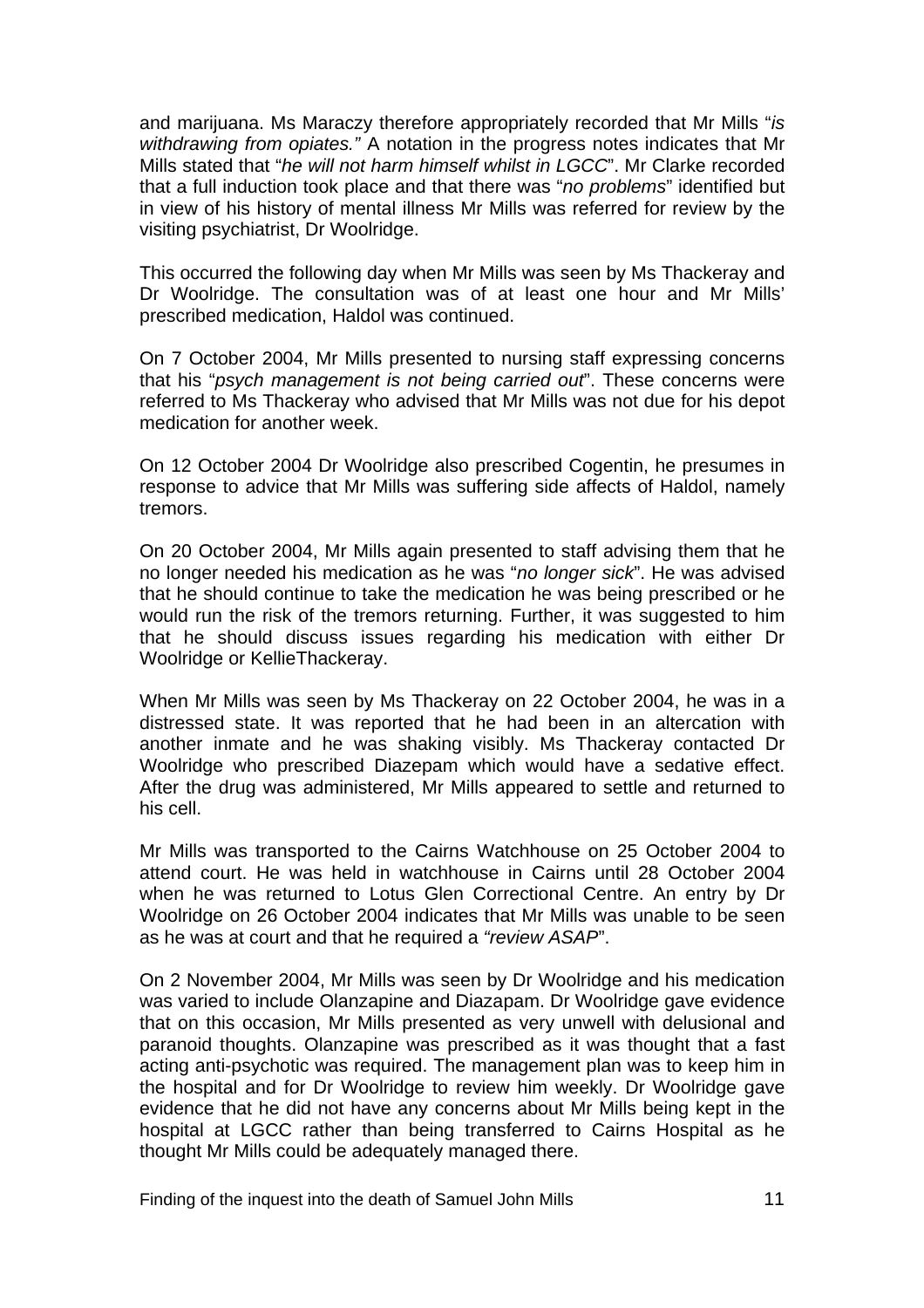<span id="page-12-0"></span>Dr Woolridge again saw Mr Mills on 9 November 2004 where he again presented with some psychotic symptoms although he had improved markedly. Dr Woolridge's notation reads "*this is probably as good as Sam gets."* On 23 November 2004, Mr Mills was again reviewed and was observed to be displaying extra-pyramidal symptoms which are a side affect of Cognetin. Dr Woolridge decreased his dose in an attempt to control these.

When reviewed on 30 November 2004, Dr Woolridge assessed his mental state as "*good*" and noted that the reduction in the Cognetin "*appeared to be effective*." His medication regime was continued and Dr Woolridge indicated that he didn't need to see Mr Mills for another four weeks.

Mr Mills was reviewed on two subsequent occasions by Ms Thackeray. On 3 December 2004, Mr Mills' termors remained settled and he reported sleeping well and having a good appetite. On 10 December 2004, Ms Thackeray noted that Mr Mills' mental state was "*stable"* and that he "*states he has no issues or concerns. No evidence of self harm or suicidal ideations*".

#### *Events of 12 December 2004*

At about 9.30am on 12 December, Mr Mills attended the medical centre at the LGCC as he was due to receive his Haldol injection. This was administered by Ms Bakos, a registered nurse employed at the centre. Afterwards, Mr Mills requested that he be allowed to remain in the medical ward rather than return to his cellblock. He explained that his unit was noisy and he needed some time out. Ms Bakos asked Mr Mills whether he was going to hurt himself to which he responded "*no*".

After consultation between nursing staff and corrective services officers, it was decided to allow Mr Mills to remain alone in the six bed ward in the medical centre. He was only in there for about ten minutes before one of the nurses suggested it might be better for Mr Mills to share the two bed ward with another prisoner who was in there for medical observations. Mr Mills accepted this offer and was moved at about 10.00am.

At about 10.45am, Mr Mills buzzed the corrective services officer on duty and requested that he be allowed to return to the larger cell. He told this officer, Mr Feros, that he wanted to be on his own. His request was again discussed between Mr Feros and nursing staff and he was moved back to the larger ward. Again, Ms Bakos recalls enquiring with Mr Mills as to whether he had thoughts of self harm or suicide; Mr Mills' response was "*No miss".*

Mr Feros gave evidence that after moving Mr Mills to the larger cell he delivered him lunch at about 11am. At this time, Mr Mills requested some additional bread which was provided. Mr Feros recalls Mr Mills *"appeared grateful;"* certainly nothing about his demeanour led Mr Feros to suspect that Mr Mills was at risk of self harm. Mr Feros said that over the ensuing couple of hours he checked on Mr Mills frequently.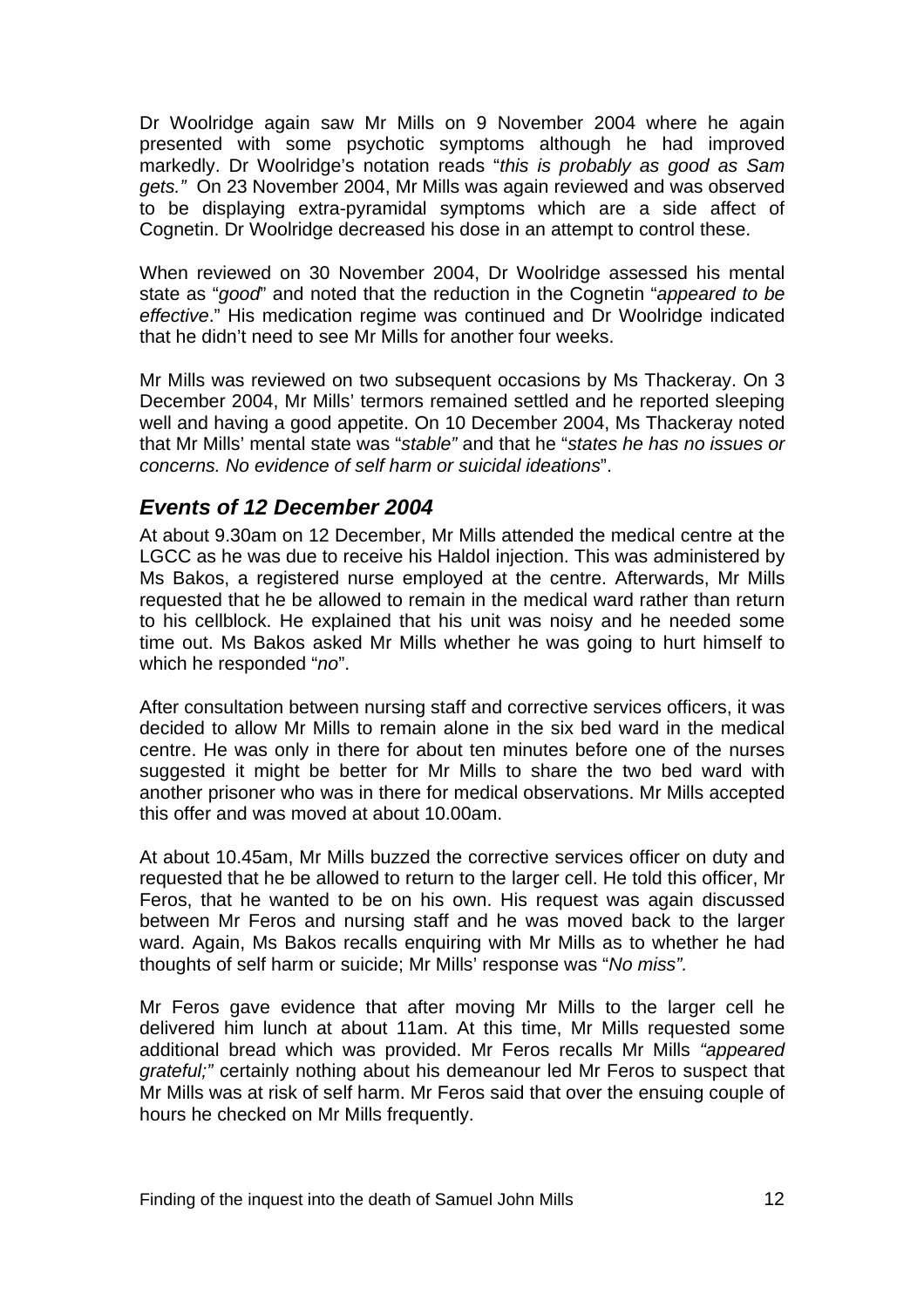<span id="page-13-0"></span>At about 1.00pm, Mr Mills again buzzed Mr Feros and asked if he could be let out of the ward for a cigarette. Mr Feros said that Mr Mills showed him a hand rolled cigarette but he did not have a lighter. Mr Feros asked the two nurses, Ms Bakos and Ms Maraczy, who were outside the building if they minded Mr Mills joining them and borrowing their lighter. When they responded that they did not mind, Mr Mills was allowed to join them.

Ms Maraczy, Ms Bakos and Mr Mills were outside the medical unit for about fifteen minutes. The nurses observed that he maintained good eye contact and did not appear to be upset, angry or unsettled. They talked generally about his upcoming court appearance and he indicated that he expected to get a short sentence.

Mr Mills said that he did not want to return to his usual cell and would prefer to be transferred down to the Townsville Hospital. It was explained to him that no movements could occur as it was a Sunday but that he could stay in the medical unit overnight and it could be "*sorted out*" tomorrow. Ms Maraczy recalls that Mr Mills seemed satisfied with this plan. Ms Maraczy gave evidence that in response to an inquiry she made Mr Mills denied any thoughts of self harm. She says she did this not because he was exhibiting any symptoms that alarmed her but just because she knew he was in the ward alone and that the room was not easy to see into from the outside.

At about 1.15pm, Mr Mills was returned to the six bed medical ward. The evidence of Mr Feros was that he recalled checking on Mr Mills "*about every fifteen minutes"* but could not say with certainty at what time he last saw Mr Mills alive. He says that on the occasions that he saw him, Mr Mills was either sitting on his bed or walking around the room. Ms Maraczy gave similar evidence.

The ward was locked and no one other than Mr Mills was inside it.

#### *The death is discovered*

At approximately 2.10pm, Mr Feros approached the six bed ward to offer Mr Mills a cup of tea. Initially, upon looking through the observation window in the door he could not see Mr Mills. On craning his neck and looking to the far left of the room, he saw that Mr Mills was hanging for the bars that secured the louver windows. Mr Feros immediately yelled to the nurses for assistance, unlocked the door and entered the ward.

Mr Feros stood on a chair and climbed up the ladder like bars so that he could cut Mr Mills down. Ms Bakos was holding Mr Mills up, attempting to support his body weight. Mr Feros took a knife from his belt and cut the ligature that was tired around the bars and Mr Mills' neck. A portable fan had been jammed between the bars and its cord used to secure a knot around the bars and Mr Mills' neck.

Ms Maraczy and Ms Janke, also a registered nurse, had brought the emergency trolley into the ward. Mr Mills was laid on the floor. Ms Bakos

Finding of the inquest into the death of Samuel John Mills 13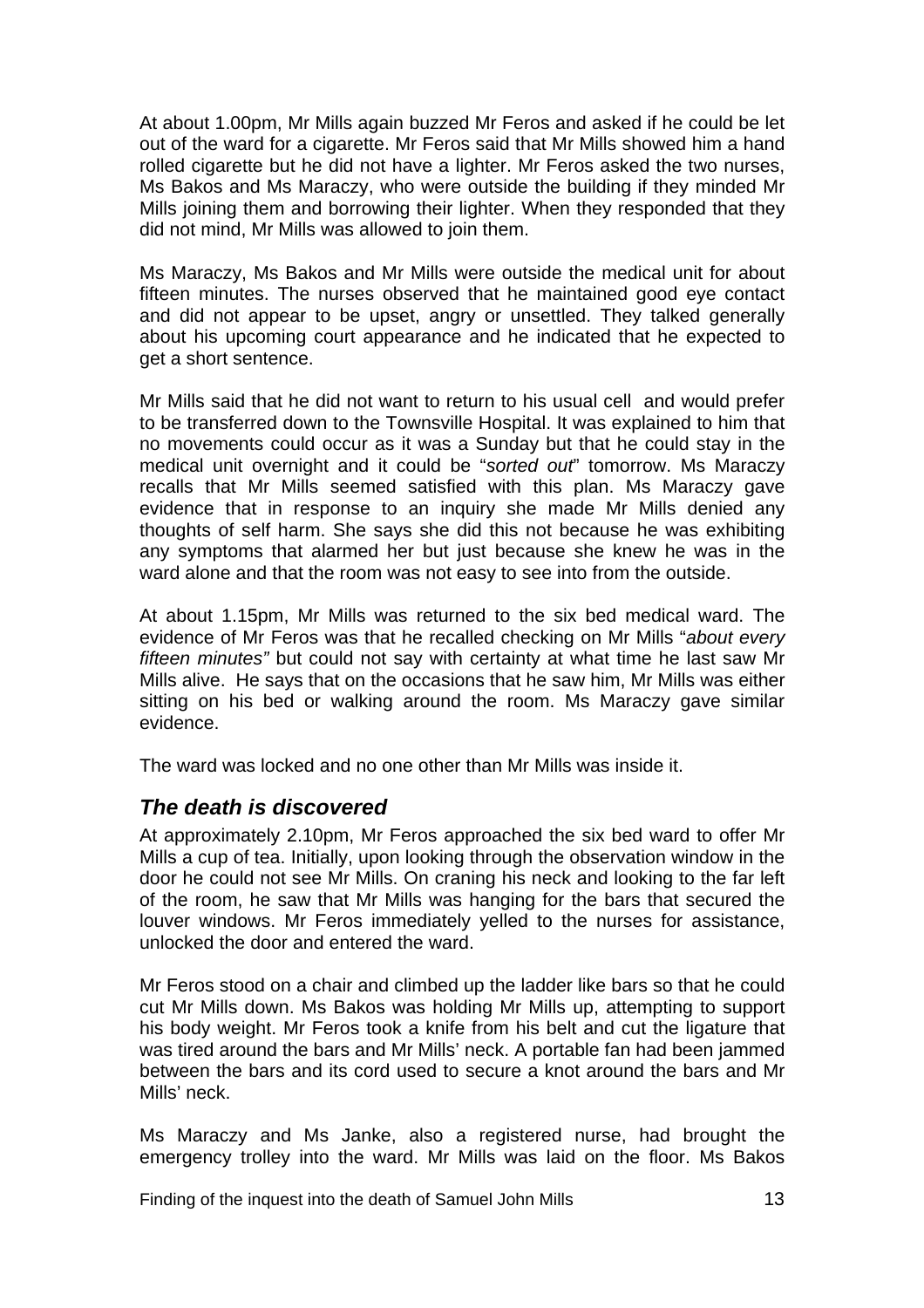<span id="page-14-0"></span>recalls checking for a pulse but being unable to find one. Further, she recalls observing that Mr Mills' pupils were fixed and dilated, his tongue was protruding, he appeared very cyanotic and that he was incontinent of urine.

Ms Maraczy and Ms Bakos commenced CPR with manual chest compressions until the oxy viva machine was set up. Once this was in place, Ms Janke commenced pushing in the air bag that was attached to the oxy viva machine and one of the corrective services officers took over the compressions. The automatic external defibrillator indicated no signs of heart movement and so CPR was continued for approximately 15 minutes however Mr Mills was unresponsive.

The Queensland Ambulance Service was called very soon after Mr Mills was found hanging. Ambulances officers arrived at the medical centre at 2.36pm and connected a "heart start defibrillator" which also indicated no electrical activity within the heart on leads one, two and three. Life extinct was declared and the body of Mr Mills was formally identified by Mr Feros.

The investigation detailed earlier then commenced.

#### *Autopsy evidence*

An autopsy was conducted by Professor David Williams, an experienced forensic pathologist, at the Cairns Hospital on 13 December 2004. The autopsy disclosed no significant natural disease and Dr Williams expressed the view that in his opinion the cause of death to be self inflicted hanging. Professor Williams gave evidence that the ligature mark was consistent with hanging and inconsistent with manual strangulation. He also said there was no injury to the larynx or any other injury indicating any third party involvement in the death.

## **Findings required by s45**

I am required to find, as far as is possible, who the deceased was, when and where he died, what caused the death and how he came by his death. I have described above my findings in relation to this last aspect of the matter, the manner of death. As a result of considering all of the material contained in the exhibits and the evidence given by the witnesses I am able to make the following findings in relation to the other particulars of the death.

| Identity of the deceased | The deceased person was Samuel John<br>Mills                                |
|--------------------------|-----------------------------------------------------------------------------|
| <b>Place of death</b>    | He died in the medical unit of the Lotus<br><b>Glen Correctional Centre</b> |
| Date of death            | He died on 12 December 2004                                                 |
| Cause of death           | He died from self inflicted hanging.                                        |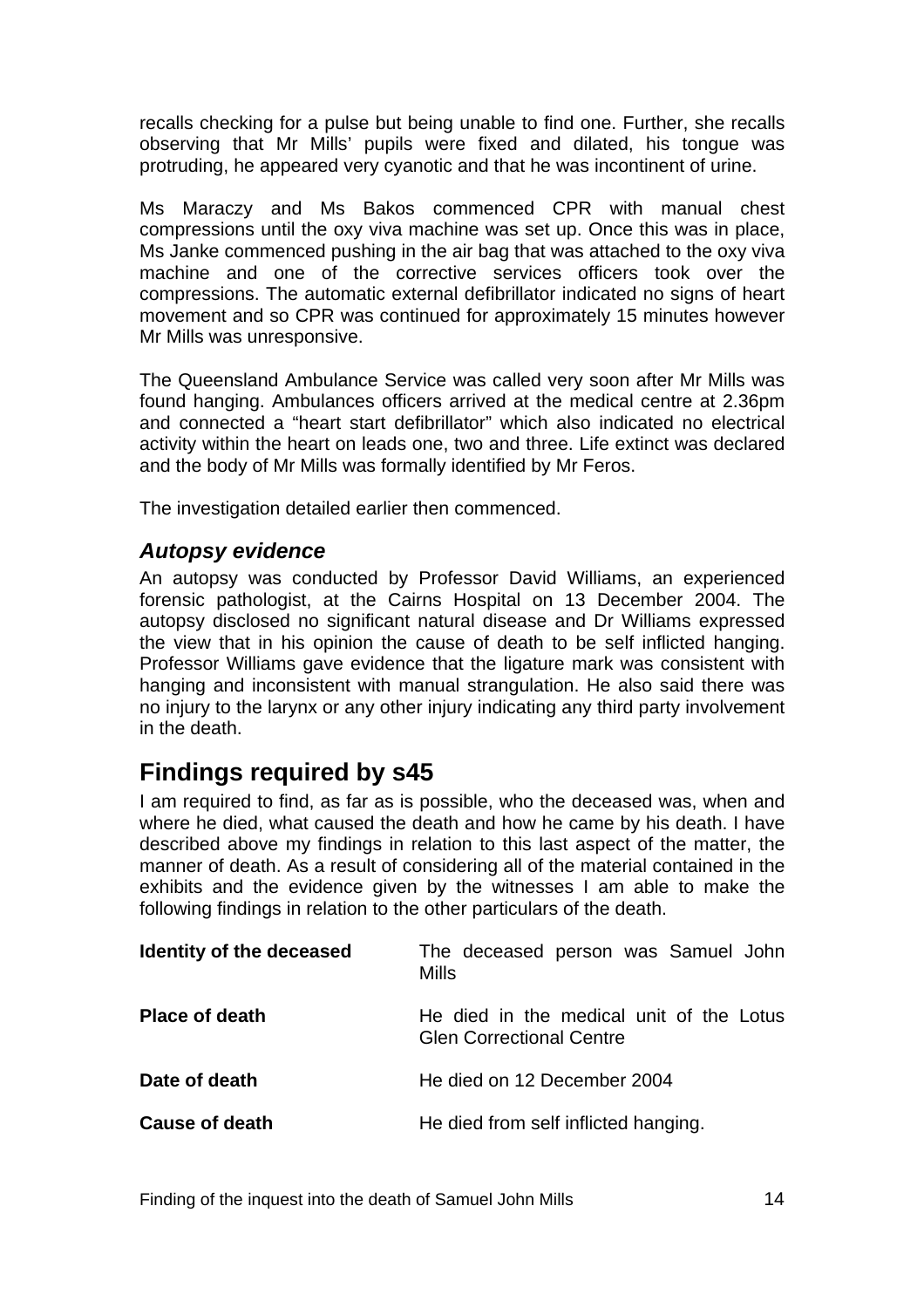## <span id="page-15-0"></span>**Concerns, comments and recommendations**

Section 46 provides that a coroner may comment on anything connected with a death that relates to public health or safety, the administration of justice **or** ways to prevent deaths from happening in similar circumstances in the future.

I am persuaded that despite vigilant inquiry, the staff supervising Mr Mills on the day of his death had no basis to suspect that he was in imminent risk of self harming. All of the professional staff who had contact with him in the days before his death including the psychiatrist and the mental health workers say they were very surprised and indeed some were very distressed by the death. In those circumstances, the supervision of Mr Mills on the day of his death was adequate, indeed to institute more intrusive observation of him, when he had asked to stay in the medical ward for some "time out" would have been unkind, unwarranted and potentially increased the risk of him self harming.

I am also satisfied that when Mr Mills was discovered hanging staff responded appropriately and that there was nothing more they could have done to save his life.

Notwithstanding those findings, because the bases for a coroner to make preventative recommendations are expressed as alternatives, this function may be exercised even if the coroner finds that the death could not have been reasonably prevented. He or she may still comment on things connected to the death that relate to public health and safety or the administration of justice.

The circumstances of Mr Mills' death, in my view, raise the following issues for consideration from this perspective:-

- Were Mr Mills mental health issues adequately managed whilst he was in custody at Lotus Glen Correctional Centre;
- Would any changes to QCS policies or procedures improve the health and safety of prisoners suffering mental illness?

#### *The incarceration of the mentally ill*

Before turning to those issues I will make some general observations about the unhappy interface between those suffering from mental illness and the criminal justice system.

Schizophrenia is a debilitating disease that may affect up to one percent of the population. Its severity and symptoms vary widely. Many sufferers are relatively stable for long periods and live productive and fulfilling lives. For a minority, however, the disease causes constant turmoil with persistent disruptive symptoms. These individuals may fluctuate between florid psychotic periods when they may pose a serious risk to themselves or others to relatively more stable periods when they are anxious and disorganised in their thought pattens but able to live with their auditory and/or visual hallucinations.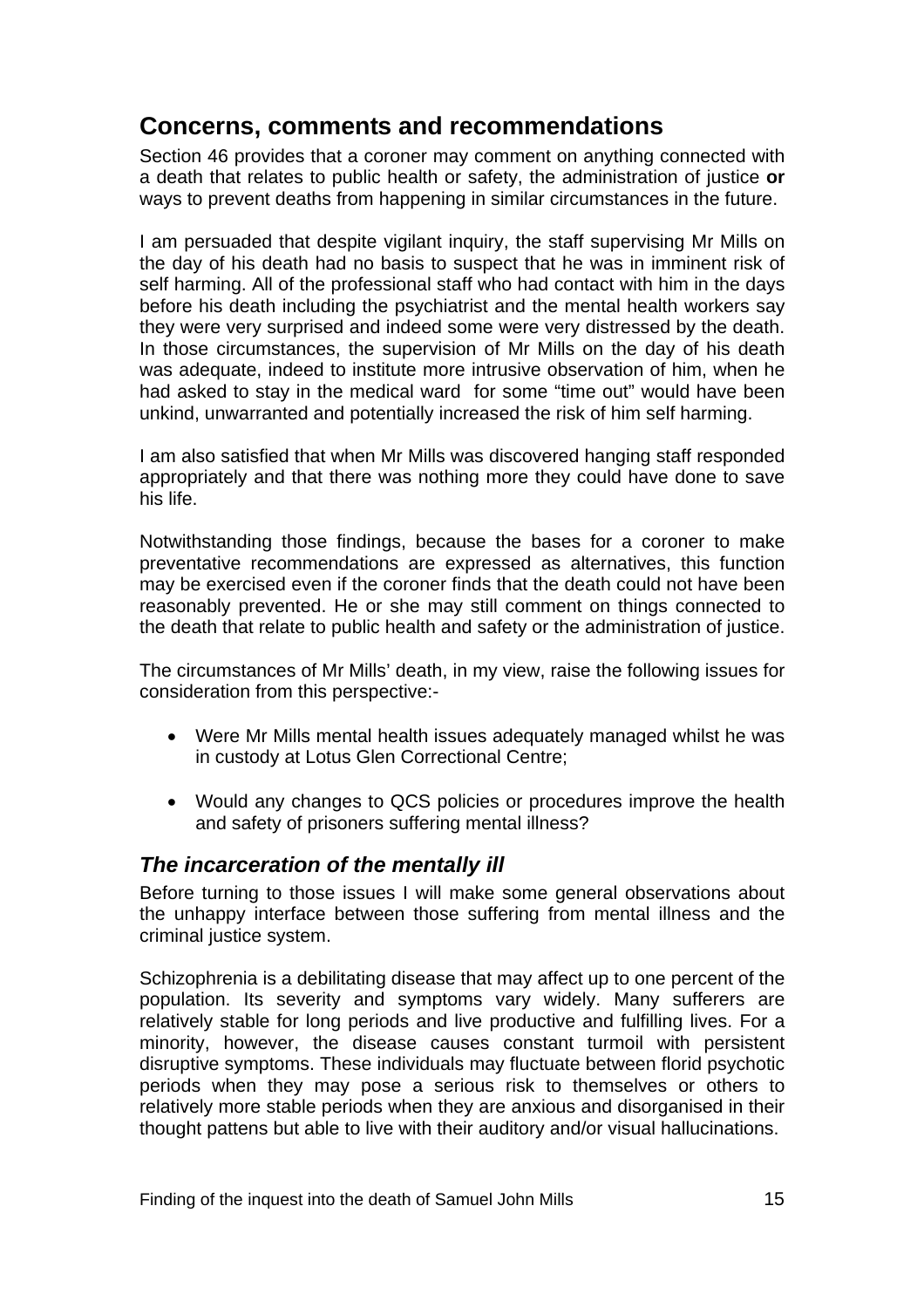<span id="page-16-0"></span>When the illness is in an acute phase involuntary hospitalisation and anti psychotic and tranquilising drugs are usually essential to de-escalate the psychosis. A continuation of some pharmacotherapy is almost always required along with psycho-therapy and a high level of social support.

Some sufferers of schizophrenia also have varying levels of personalty disorder; many do not comply with their medication regimes and abuse illicit drugs. They are frequently highly mobile. Community mental health services are staffed by many dedicated professionals but crushing workloads lead to a high turnover which combines to deny a continuity of care; an essential ingredient of a therapeutic alliance.

All of these factors can contribute to limited treatment outcomes. As a result, a significant number of schizophrenia sufferers have very low levels of social engagement and exhibit aberrant and anti-social behaviour. This makes employment almost impossible and homelessness and low level criminal offending more likely. Disorganised lifestyles make complying with community based court orders problematic and there is rarely an ability to pay fines. Repeat offending, a failure to comply with bail or other court orders lead to a disproportionate number of schizophrenia sufferers being imprisoned. This is the pathway that led Samuel Mills to the LGCC.

Community mental health services have been grossly under funded since the 1980s when they replaced mental health residential institutions as the primary mode of service delivery. It is bleakly ironic that this well intentioned reform has resulted in a significant proportion of the mentally ill being now housed in other state run institutions, namely prisons. Indeed estimates of the proportion of prisoners suffering from mental illness varies from 20 to 50 percent depending upon which mental illnesses are included. The magnitude of this problem is brought into stark relief by the government's estimate that the state's prison population will nearly double in the next ten years.<sup>[15](#page-16-1)</sup>

Alarmingly, as the State Director Queensland Forensic Mental Health Services candidly acknowledged *"(h)istorically, minimal services have been provided for prisoners with mental illness*."[16](#page-16-2) Dr Grant goes on to suggest that this injustice has been recognised and responded to. However, as I shall detail later, he also accepts that very little has actually changed at LGCC. Before examining the current situation in that prison I will first make some observations about the mental health care provided to Mr Mills when he was incarcerated there in 2004.

### *The management of Mr Mills by LGCC mental health staff*

As detailed above Mr Mills was assessed by a nurse and a counsellor the day he arrived at the prison and in view of his long history of mental illness, he was identified as in need of a review by the visiting psychiatrist.

l <sup>15</sup> Exhibit G7 attachment 5 p3<br><sup>16</sup> Exhibit G7 p1

<span id="page-16-1"></span>

<span id="page-16-2"></span>Finding of the inquest into the death of Samuel John Mills 16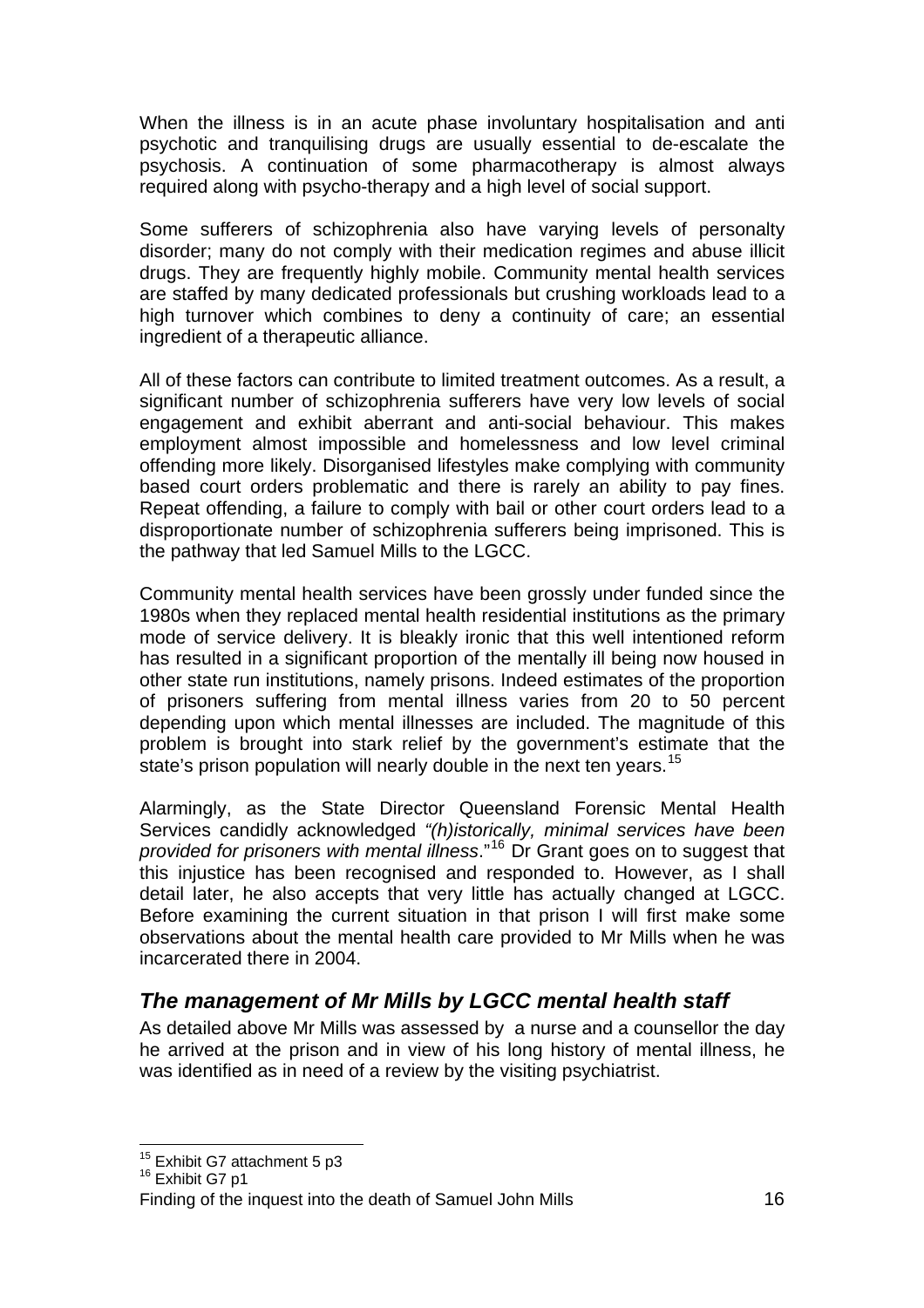This happened the following day when Mr Mills also saw Ms Kellie Thackeray, the forensic mental health worker, who had been sent information about him by Mr Bonome.

Thereafter Dr Wooldridge reviewed Mr Mills on five occasions in the ensuing six weeks and Ms Thackeray saw him at least weekly. When she was concerned about his condition following an altercation with another prisoner she was able to discuss her concerns with Dr Wooldridge over the telephone and sedatives were prescribed.

Mr Mills' medication was constantly adjusted until Dr Wooldridge considered, having regard to the description of his symptoms in the Cairns Community Mental Health Service notes, that Mr Mills was "*as good as he gets."*

Dr Wooldridge said in evidence that ideally he would have liked to have seen Mr Mills more regularly when he was in an acute phase and that this might have enabled his medications to be adjusted more speedily. Dr Wooldridge also acknowledged that in view of his workload, effective psychopharmacotherapy was all he could reasonably pursue; whereas to further advance the management of Mr Mills entrenched symptoms, psychotherapy would also be needed.

I consider that the nurses, counsellors, mental health workers and the visiting psychiatrist did all that could be reasonably expected to respond to Mr Mills very considerable mental health needs. He was fortunate to have such expert, experienced and dedicated professionals to care for him.

Those staff members were not aware that Mr Mills had previously been assessed as being at risk of self harm by mental health workers at Rockhampton Correctional Centre and LGCC in 1999 and 1998 respectively. Had they been, it is likely that more attention may have been paid to the issue initially. However, I am not persuaded that would have resulted in his being treated any differently, certainly not two months later when he had shown no indications of being at risk in the intervening period.

Since Mr Mills' death an electronic information file management system has been introduced across the department. The Integrated Offender Management System (IOMS) provides a more complete profile of prisoners, the relevant parts of which are able to be accessed by the various departmental staff with responsibly for managing prisoners. An important feature of the system is the summary page which provides basic information and enables the posting of flags or warnings seen by anyone opening it. Included among those flags are notification of current self harm/suicide risk and a known history of such.

It became apparent during the inquest however, that back capturing of this data has not been complete. If the system is to be effective information held by the department on paper files relating to current of potential prisoners needs to be uploaded.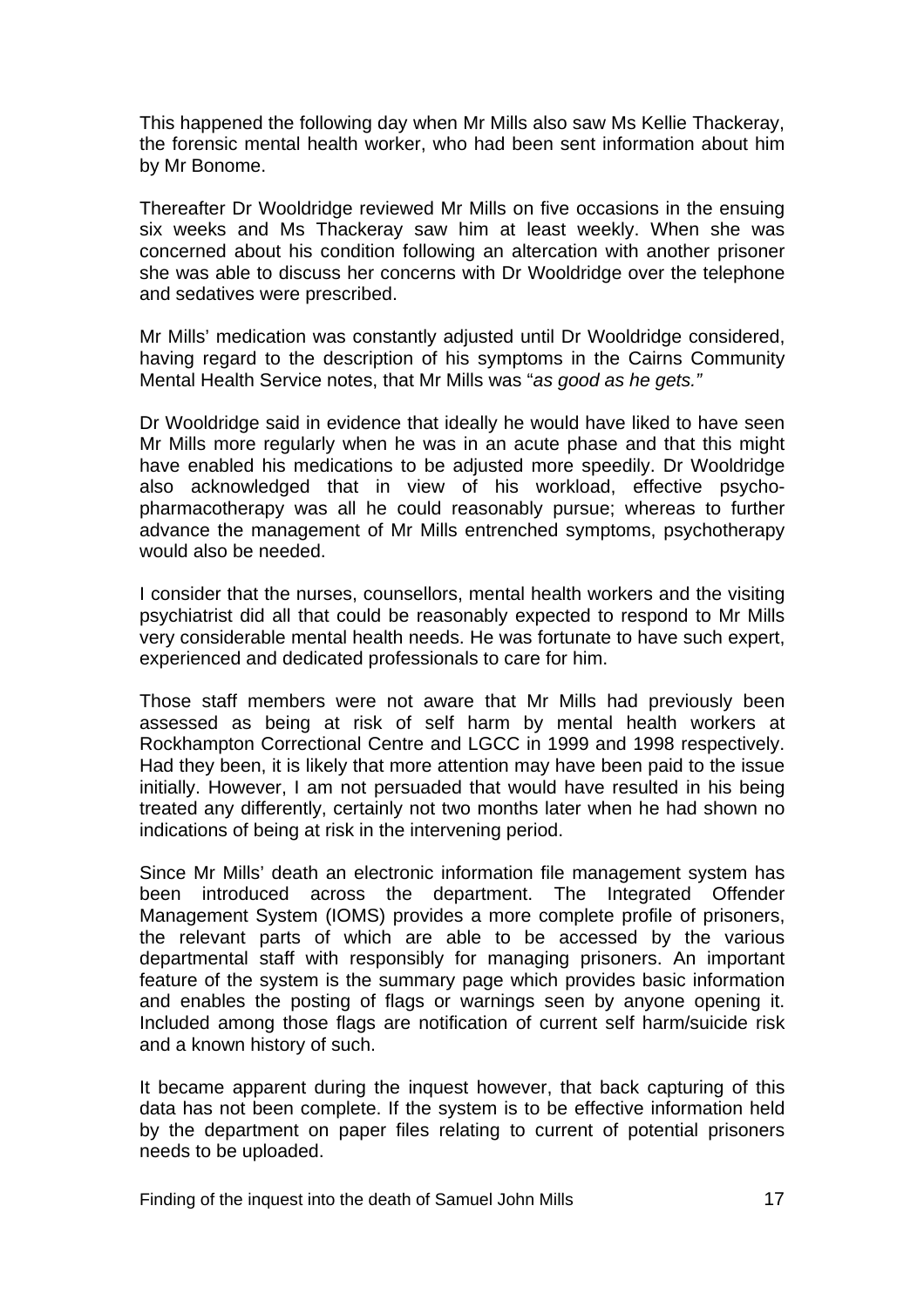#### <span id="page-18-0"></span>**Recommendation 1 - Audit of paper files for "at risk" information**

*I recommend that the Department of Corrective Services audit its hard copy files to ensure records of previous self harm attempts are added to the IOMS* 

#### *Elimination of hanging points*

Suicide is by far the single biggest cause of death among prisoners accounting for 46% of all prison deaths. In raw numbers, in the period 1980 to 2005, 520 prisoners in Australia took their own lives while the second most common cause of death was natural causes which accounted for 403 deaths. Prisons are viewed by many as dangerous places, yet in the same period homicide caused only one tenth as many deaths as suicide.<sup>[17](#page-18-1)</sup>

Hanging is by far the most common mechanism by which prisoners take their own lives accounting for 90% of all cases.<sup>[18](#page-18-2)</sup>

Research has consistently shown that suicide in many cases is an impulsive action. It is not the case that if obvious opportunities to commit suicide are removed, all potential victims will find another way. Studies have shown that the placing of even minimal barriers will discourage numerous attempters. In prison this is even easier to effect as prisoners have such limited access to other means – this is why hanging is so often the method used: it is almost the only mechanism available.

The inquest was advised that the ward in which Mr Mills died is no longer used for housing prisoners other than for very short period of time. This is fortunate as in addition of having numerous hanging points its design also made observation of prisoners very difficult.

The two bed ward remains in use however and it too has bars from which prisoners can affix ligatures. Removal of them would be consistent with the undertaking the State Government made to implement a recommendation of the Royal Commission into Aboriginal Deaths in Custody to the same effect.

The inquest received evidence that a major redevelopment of LGCC is planned. Stage 1 provides for the redevelopment of the medical centre. The design is suicide resistant. Stage 2 apparently involves modification of existing cells by the sealing of exposed bars and removing other hanging points. Those plans are of course to be supported but as has frequently been observed with government planning, there is many a slip twixt cup and lip.

The department has embraced the concept of elevated base line risk but it is extremely difficult to distinguish between those who are at chronic risk of self harm and those whose risk is acute. I commend the Department for continuing to grapple with these difficult issues. Mr Mills would have been identified as a prisoner with an elevated risk - his mental illness, drug abuse and previous self harm would have brought him within that category. But this does not

l

<span id="page-18-1"></span><sup>17</sup> *Joudo J., "Deaths in custody in Australia : National Deaths in Custody Program annual report 2005"*, Australian Institute of Criminology*, 2006, 65*  $18$  ib id, 64

<span id="page-18-2"></span>Finding of the inquest into the death of Samuel John Mills 18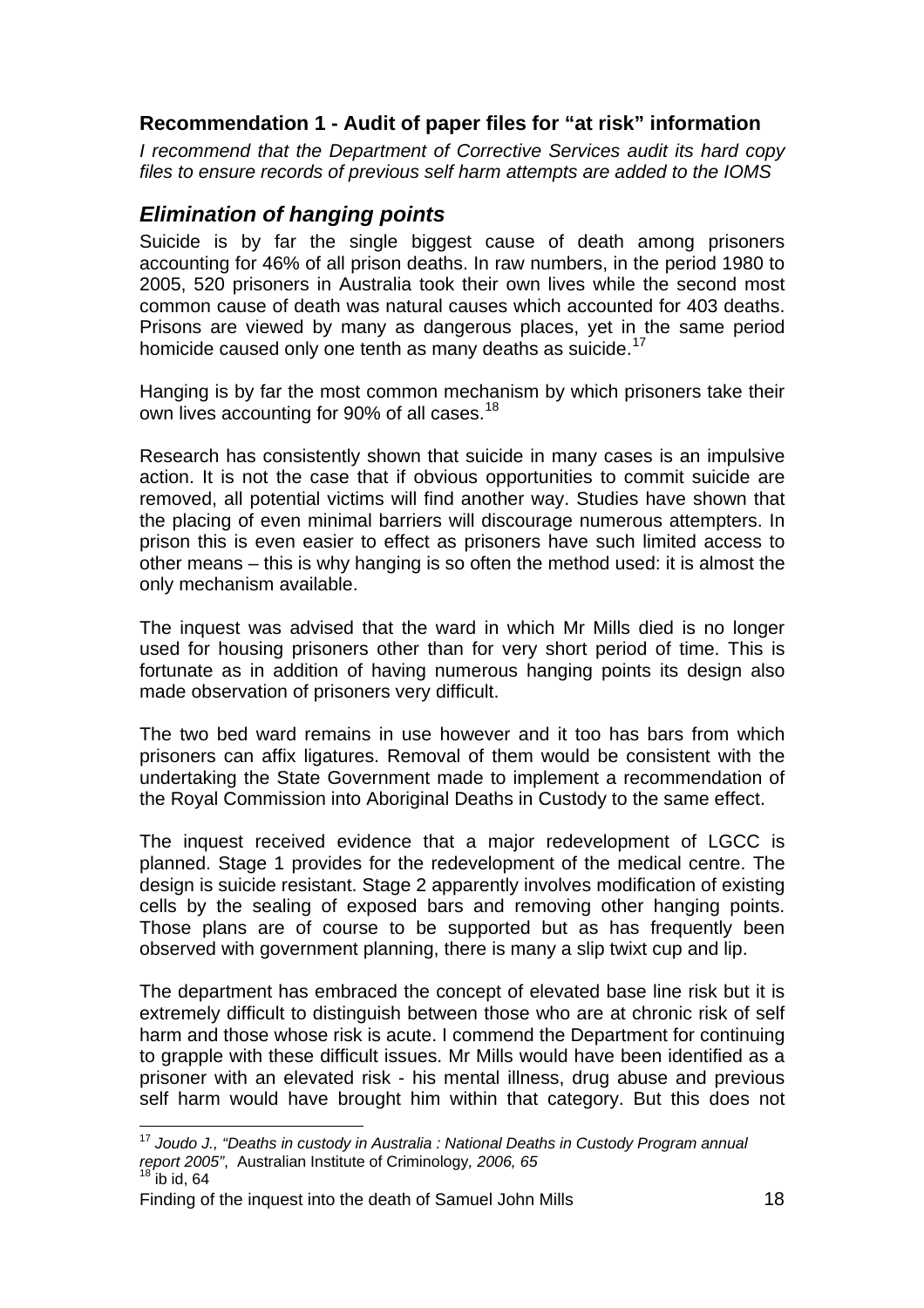<span id="page-19-0"></span>mean that he necessarily would have been managed differently. It is of course impossible and indeed would be undesirable to place all prisoners with an elevated base line risk on observations. Therefore, it is essential that all cells be made as safe as possible. As long as hanging points remain lives are at risk.

#### **Recommendation 2 – Removal of hanging points**

*I recommend that the State Government immediately make available sufficient funding to enable the removal of the exposed bars and other hanging points in all cells at the LGCC.* 

#### *The provision of mental health services in LGCC*

At the time of Mr mills death the only specialist mental health services provided in LGCC was a once a week visit by Dr Woolridge, a private practitioner who was contracted to provide a four hour session. It is apparent that his high sense of social responsibility led him to frequently exceed this hourly limit. Indeed he also made himself available on weekends for telephone consultations even though he was only obliged to provide this service during the week. The only qualified assistance he had was one forensic mental health worker. I don't want any of my comments to be misconstrued as criticism of those individuals. As I have already said I consider the care they gave Mr Mills was of a high standard. However, all of those who gave evidence on the issue candidly accepted that these human resources were insufficient to cater for a prison with an average population of around 400 people. Dr Woolridge indicated that he would have liked to have seen Mr Mills and others more frequently than once per week when they were acutely unwell and that this limited his effectiveness. In his opinion, he would need two or three days per week to provide an adequate standard of care for all of those who needed it.

As indicated earlier, there has been a substantial increase in funding of prison mental health services since Mr Mills' death. Further, the Tablelands and Cairns heath service districts have amalgamated. Notwithstanding these changes, the level of service to the LGCC has not increased. There is still only one paramedic, a psychiatric nurse and one session per week by Dr Woolridge to attend to the mental health needs of 400 prisoners. Another allied health clinician's position and two indigenous mental health workers positions have been created but none of these has been filled due recruitment difficulties.

The government has committed to transferring responsibility for the provision of all health care, including mental health, in prisons from the Department of Corrective Services to Queensland Health. It is easy to accept that the greater opportunity for the integration of mental health care through all stages - pre and post custody, staff development and mentoring and seamless case management has the potential to improve the quality of the health care provided to prisoners. Dr Woolridge highlighted the desirability of a coordinated multi- disciplinary approach that will obviously be easier to pursue when all of the disciplines are employees of the same department. The

Finding of the inquest into the death of Samuel John Mills 19